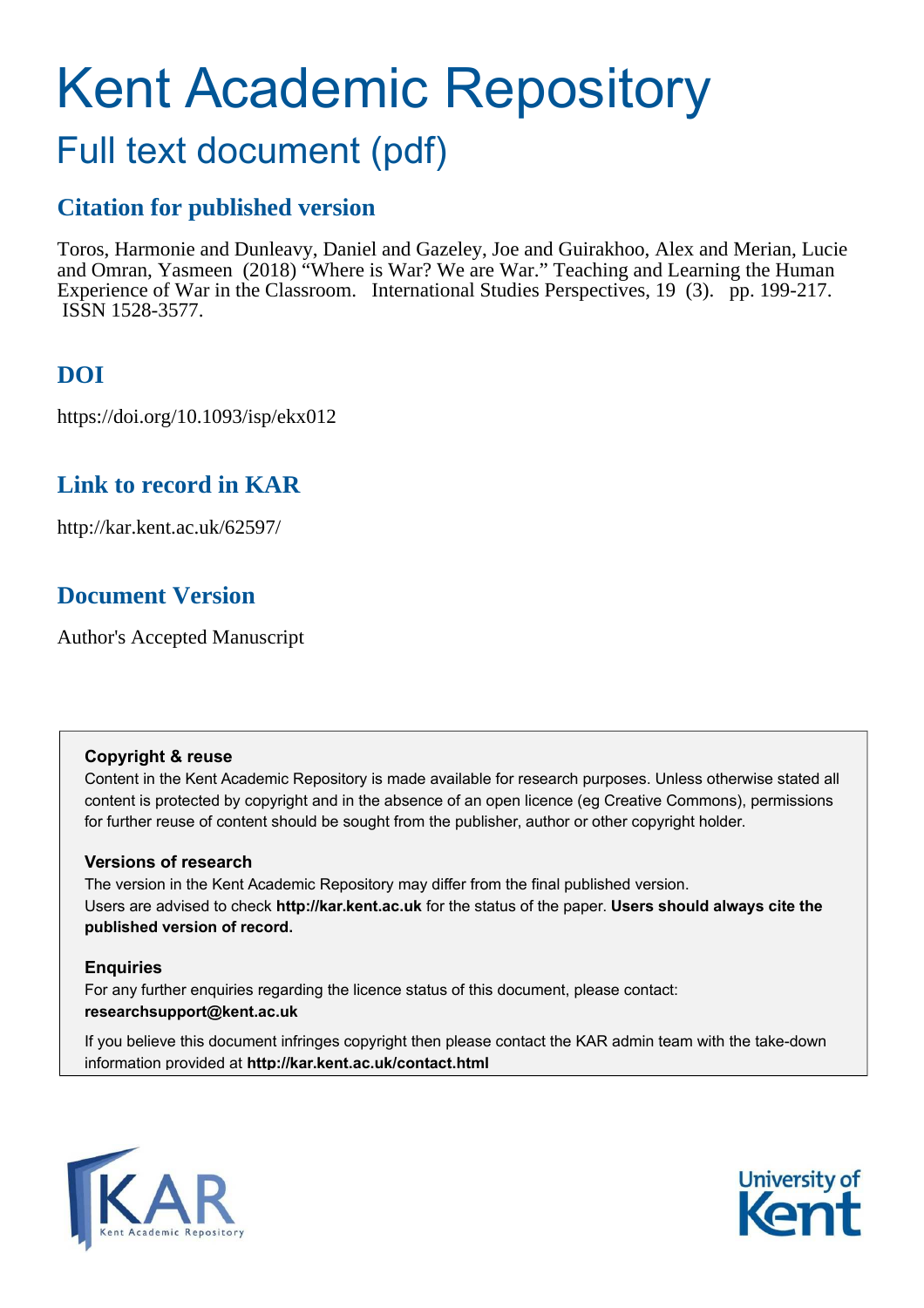### **"Where is War? We are War." Teaching and Learning the Human Experience of War in the Classroom.**

Harmonie Toros, University of Kent Daniel Dunleavy, University of Kent Joe Gazeley, University of Edinburgh Alex Guirakhoo, University of Kent Lucie Merian, University of Kent Yasmeen Omran, University of Kent

#### **Abstract**

How do we teach and learn the human experience of war? How far removed is this experience from a classroom? This article uses these questions as the starting point for an investigation into the presence/absence of war experience, the effects of narratives distancing war, and the consequences of challenging these narratives. It draws on the experience of an undergraduate module at the University of Kent that investigates the human experience of war in which students were asked to reflect on the question of distance between those living "war experiences" and their lives in a small British city. Unexpectedly in 2015, several students argued that this distance was the lecturer's construction. By making war personal – without any of them having experienced a "warzone" – the students chose to argue that war was also their experience. This response directly challenges an established narrative in International Relations that the West has been essentially at peace since World War II, a narrative that obscures the fundamental role of war experience in the lives of ordinary citizens. It leads to a broadened understanding of war experience that has important conceptual, political, and normative implications in the study of war and on our political responsibility in the everyday.

#### **Keywords**

War, Experience, Teaching, Talking Back, Everyday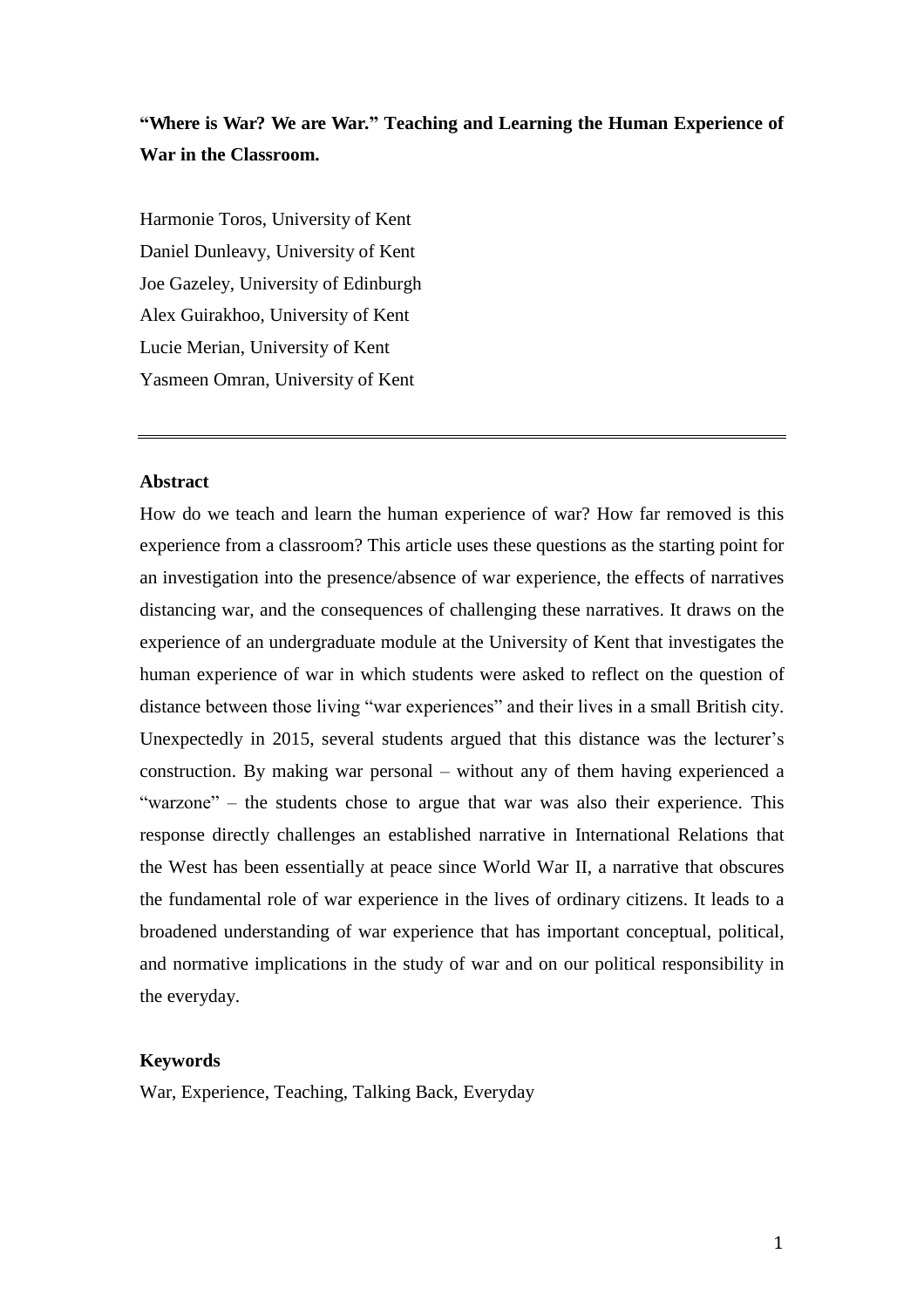#### **Introduction**

International Relations (IR) and war studies, particularly in their critical forms, have shown an increasing interest in the role of experiential knowledge of war and violence. With the work of authors such as Christine Sylvester (2011, 2012) from an IR perspective, Carolyn Nordstrom (1997) from anthropology, and Megan Mackenzie (2012) and Swati Parashar (2014) in feminist approaches to security, there is a growing and vibrant literature on how war can and should be studied "up from people" (Sylvester 2012, 484). Attention to the lived experience of war allows for the complexity of this experience to disrupt orderly narratives and theories that have largely dominated IR. This is a complexity that needs to be cherished rather than shunned, this approach argues, as it is essential not only to improve our understanding of the social reality that is war but also of the potential paths to conflict resolution and transformation (see Lederach 2003).

Little however has been published on how experiential knowledge can be brought into the classroom. How do we teach war experience in a cold but safe seminar room of a UK (or other Western) university to a class of students who usually have no direct experience of war? The first aim of this article is to address this question by examining whether there is indeed a distance between classroom and warzone, how it is constituted, and whether and how it may be bridged. These questions are central to the third-year undergraduate module, "Humans at War," taught at the School of Politics and International Relations of the University of Kent (UK) since 2013. Its aim is to introduce students to the key ontological, epistemological and methodological challenges of experiential knowledge in general, and of war in particular, and help students critically engage with testimonies of war. Students are asked to analyze a testimony of their choice (in any format from written to video, passing through body art) for their final assignment. Each year, a theme has emerged organically during the three-hour weekly seminar sessions and in the testimonies chosen by the students: one year the discussions tended to revolve around the ethical problems of speaking for the "subaltern" (Spivak 1988); another on the testimonies of war through and in bodies (Scarry 1985).

In 2015, several students challenged the notion of distance between themselves and "those experiencing war," choosing to analyze their own person as locus of war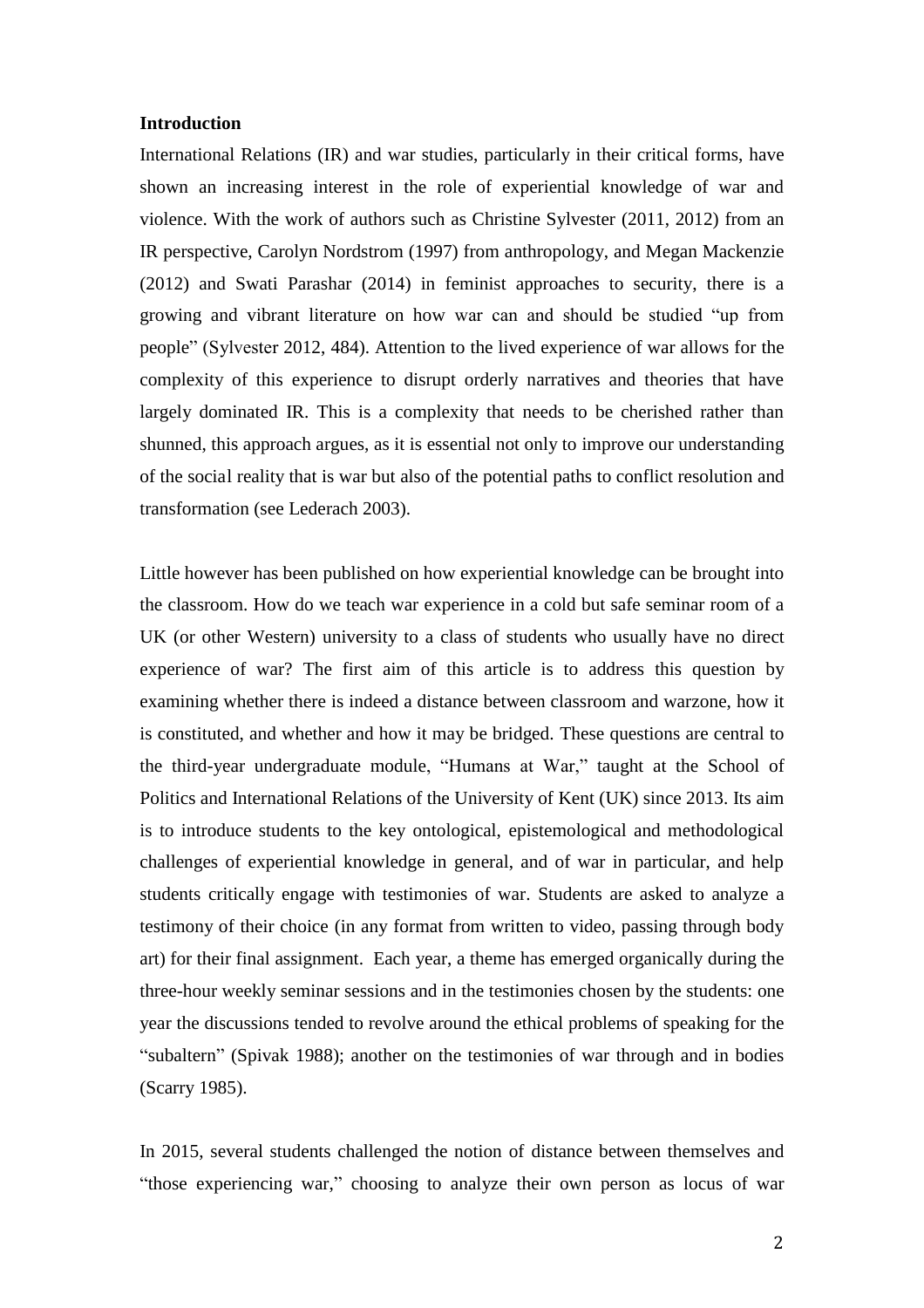experience. Although none of the students had actually experienced "War" in terms of combat or presence in a warzone, they argued that they had nevertheless experienced war (no capitalization, no quotation marks) and should be understood as having experiential knowledge of war. In a powerful example of what bell hooks (1989) calls "talking back", they took up a position that shifted the learner/teacher roles between students and lecturer. Particularly interesting for this article, hooks (1989, 2) states that talking back is not "talking about ideas but about that self – that me – which we are told is private, not public." The student-authors of this article talked back by revealing something about themselves in a move so powerful that they had to be heard and engaged with.

This article is thus the result of an ongoing dialogue between the lecturer (Harmonie Toros) and the students (Yasmeen Omran, Lucie Merian, Alex Guirakhoo, Joe Gazeley, and Daniel Dunleavy) on whether there is a distance between war and us, how to understand it, and what are the consequences of challenging the narrative establishing this distance. It began in the seminar room, was developed in the students' essays, and later through 1000-word contributions that the lecturer invited students to write for the purpose of this article. The (now former) students further wrote responses to very constructive reviewer comments that have been integrated in the article. The article is thus fully co-authored with the students.

This paper is divided in four parts. The first section will examine how the module constructed this distance between zones of war and zones of peace based on a position adopted widely in both the traditional and critical IR literature. The second section exposes how students challenged this geographic and temporal distance through their embodied narratives – narratives of their individual bodies, virtual bodies, and collective bodies. These five individual narratives are presented as vignettes without analysis in this section. The third section will examine how this "talking back" challenges the dominant narrative of the field of IR that creates a clear distinction between wartime and peacetime, between those who have experienced war and those (like us) who live in peace. Specifically, we argue that war experience has to be understood as going beyond the exceptional and needs to be recognized in the everyday and, more controversially, beyond trauma and pain. The final section examines the implications of eliminating the distance between classroom and warzone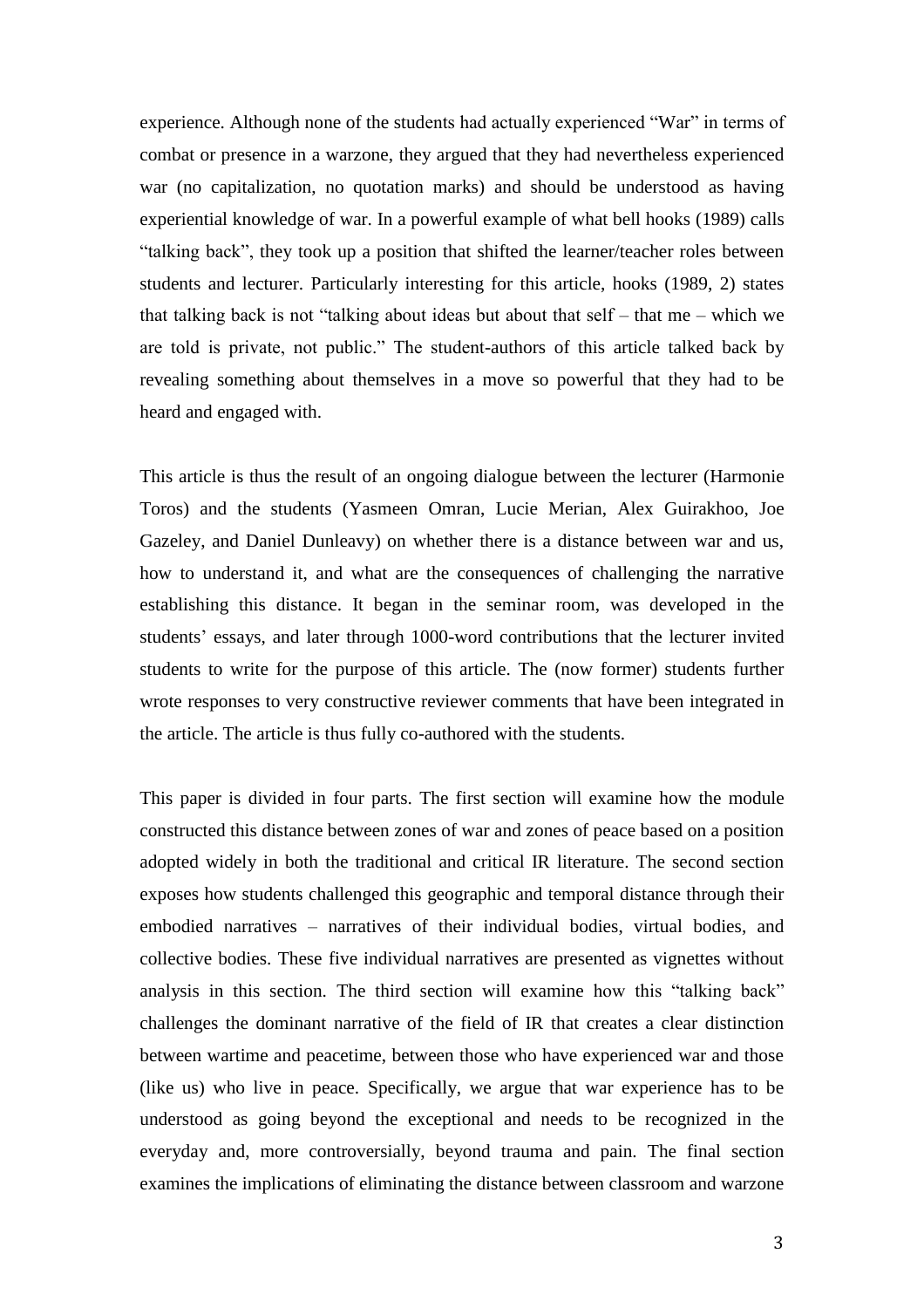and its implications for what counts as war experience. It will engage with whether it is important to maintain a hierarchy of war experience and on what criteria it should be based, on the dangers of normalizing and even romanticizing war, and on the implications in terms of the responsibility that comes with enlarging our understanding of war experience.

#### **Other People's Wars**

Distance can be measured in terms of place and time, as well as in terms of class, wealth, community and other physical, socio-economic, and discursive divides. Here we focus on two forms of distance which students appeared particularly determined to challenge: geographic and temporal distance. What they were pushing against was the widespread assumption in IR that they could not be bearers of war experience as contemporary citizens and residents of the West who had never traveled to "warzones." Indeed, the "West" has long been presented as a peaceful place: war happens elsewhere or a long time ago. One of the clearest examples of this discourse can be found when open warfare broke out in former Yugoslavia. In the words of then US President Bill Clinton, the war brought back "horrors we prayed had been banished from Europe forever" (quoted in Campbell 1998, 52). Indeed, the central question asked in Western capitals was "how can this happen in Europe?" The widely chosen response was that Serbs, Croats and Muslims were animated by ancient hatreds they had yet to overcome, unlike Western Europeans who had succeeded in doing so post-1945. By redrawing the borders of the "peaceful West" and leaving former Yugoslavia on the other side of this new border, the answer was thus to reestablish a safe distance between "them" (and consequently war experience) and us (Campbell 1998). Europe and the Global North remained war-free.

In IR literature, this position can be found across the field. In one of the most important articles putting forward the Democratic Peace Theory, Michael Doyle (1983, 323) stresses liberalism's "striking success in creating a zone of peace and, with leadership, a zone of cooperation among states similarly liberal in character." Realism strongly rejects the Democratic Peace argument, but acknowledges, as John Mearsheimer (2010, 387) did just a few years ago, that "Europe remains at peace." On this point, much critical IR is on the same page. For example, in his Theory of World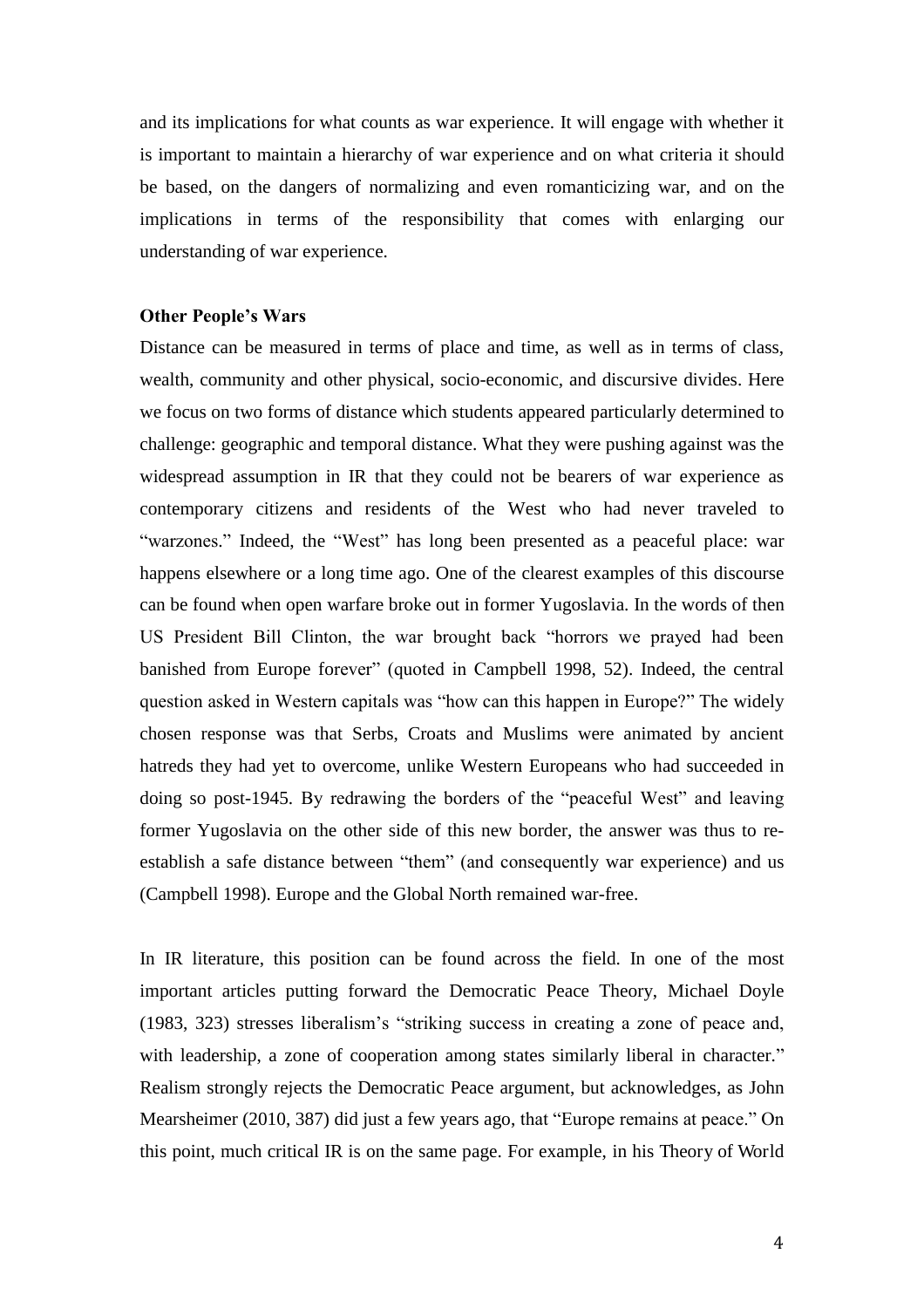Security, Ken Booth (2007, 145) points at Europe as transforming after World War II from the "cockpit of war into a zone of peace and integration."

This postulate of a war-free zone has translated in the recent war experience literature into an assumption that war experience was to be sought elsewhere or from people – combatants, refugees, humanitarians, journalists - who "bring the war back home." Indeed, the literature on war experience calls on researchers and academics to find ways to bridge the gap between war theorizing, occurring in universities mostly in the West, and war experience, mostly occurring elsewhere. Nordstrom and Antonius Robben for example argue that "at some level … to be able to discuss violence, one must go where violence occurs, research it as it takes place" (Robben and Nordstrom 1995, 4). This assumes a distance between the researcher and the violence – a distance the researcher has to bridge, a place elsewhere one has to travel to.<sup>1</sup> Sylvester (2012, 492) laments that IR is "a field that has historically eschewed fieldwork for philosophical, historical and statistical analyses that place the researcher at some physical and psychic distance" from its subject of enquiry, such as war, and urges researchers to overcome this distance including through interviews, "a methodological and epistemological move of reaching towards other bodies and thereby moving… the space–time–knowledge relation between researcher and researched" (Sylvester 2012, 492). She then echoes Gayatri Spivak's (1988) warning that interviewing "disadvantaged populations" can make the researcher's voice drown out that of the research subjects. Again, this assumes that war experience is held by others – disadvantaged populations living elsewhere or from elsewhere.

Guided by this dominant narrative, when designing and running a module on "war experience," Harmonie believed that some of the central questions to be addressed were: Do we, (mostly) Western students and lecturers, need to go "elsewhere" to access war experience? How do we bridge this distance and what are the ethics of seeking to access the war experience of others? Is this necessary? Is this possible? Is this not the worst kind of voyeurism? Or, on the contrary, is failing to at least attempt to empathize with those living through war not a shameful apathy? In lectures and seminars, we debated the difficulty if not impossibility of ever "wearing another

 $\overline{a}$ 

 $1$  This can also be within Western countries but it still requires travel to "other" neighborhoods to meet with "other" people.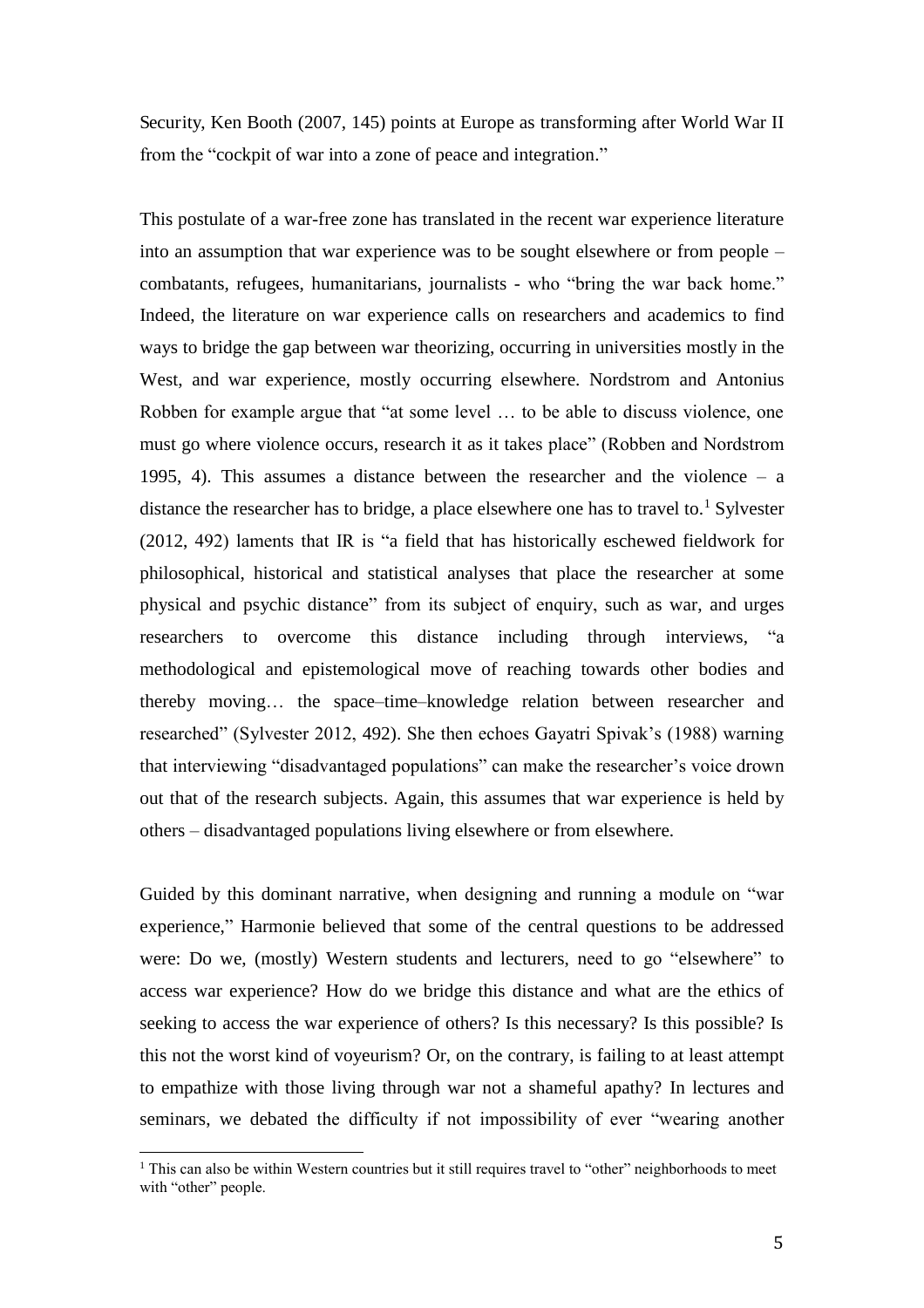person's shoes," as well as racial and gender prejudices that continue to mar the academy's as well as journalism's and popular culture's engagement with war and war experience. We also met with journalists and academics who had indeed "gone there" asking questions about security, interview techniques, and power differentials.

Unexpectedly, the five students co-authoring this paper challenged the very foundation of these questions by arguing – not necessarily explicitly at first – that this geographical and temporal distance with war was a construction that Harmonie was knowingly or unknowingly imposing on lectures and seminars. While not contesting that the West has witnessed a dramatic reduction of inter- and intra-state wars within its territory, they rejected the claim that they had to look elsewhere or amongst others to find war experience and posited themselves as detainers of war experience worthy of testimony. This challenge emerged from very different narratives, but they all focused on bringing war experience to the here and now, focusing in particular on bridging or indeed cancelling temporal and geographic distance between them as researchers and research subjects. These experiences are presented in the next section as raw vignettes written in the first person by each student-author. The analysis of how these testimonies challenge the current literature on war experience is offered in section three.

#### **Talking Back**

#### Yasmeen Omran

On January 2015, just after the Charlie Hebdo attacks I flew home after holidaying for a week in Amsterdam with my partner. I vividly recall how he suggested we use the biometric passport scanners to get through immigration and how I insisted on staying in the queue and going up to the counter to have the officer stamp our passports together. When we were both called up, I did not expect that my simple decision to have a person check me through rather than a machine would have led to my profiling as a terrorist, to us being separated from each other within a minute of crossing immigration, to being interrogated for two hours without the right to remain silent under the Terrorist Act 2000. After the officers handed me a brochure explaining what was expected from me now that I had been taken under this law, I was not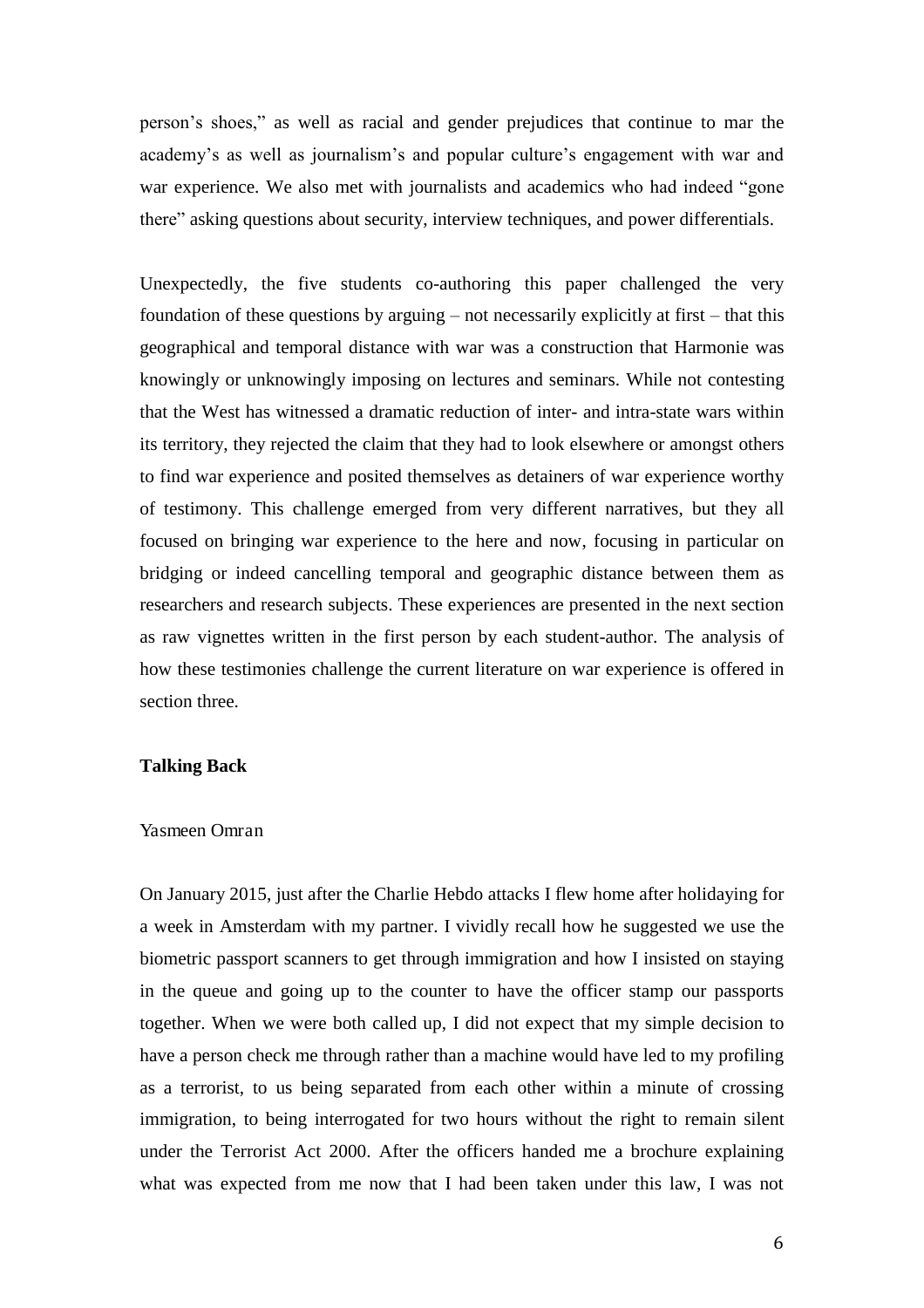informed of what I had done wrong just that my compliance was necessary for them to keep the country safe.

In those two hours my nationality was doubted, my ethnic and religious heritage deconstructed, my bags and possessions searched, my loyalties questioned and my relationship with a white English man scrutinized. What I was experiencing was so surreal after years of television and online newspapers fooling me to believe that it could never happen to someone like me. For me, this experience and these procedures have always been mediated by those in power; I had never actually encountered accounts of those who had fallen victim to these measures through profiling. For the first time in my life I felt unwelcomed in my home and hyperconscious of my identity in a Western state at war with terrorism. I found as a Muslim and Arab, I no longer needed to inhabit or have roots in states of war or dress in my religious garments to be placed in the box of potential terrorist. My identity and my appearance had condemned me to fight for my right to simply exist within this state without some sort of ulterior motive. Although I may not be living in a state of military war, I realised I was living in an ideological one and I carry this fear and the memory of those few hours with me every day.

#### Alex Guirakhoo

Revolutions are powerful, organic social phenomena that carry the potential to drive change and transformation in communities. The Iranian Revolution of 1979 is no different, and grew from the deeply rooted grievances of a portion of the population that strived for change to the status quo. Due to the political instability in Iran with the rise of Islamic theocracy, my father and his family willingly left Tehran in order to pursue life in Vienna, Austria. I, along with many others around the world, am a direct descendant of this wave of mass emigration from Iran. Our bodies persist as a retainer of not only our proud Persian culture and heritage, but also of the impact that this sudden revolution had on the international system and perhaps more importantly: the individuals within it. Though I have been physically removed from Iran, its rich history, culture, and people have been central in shaping my understandings of both self-identity and worldview. I feel a sense of pride in retaining and developing my cultural connections through various means such as language, traditional holidays,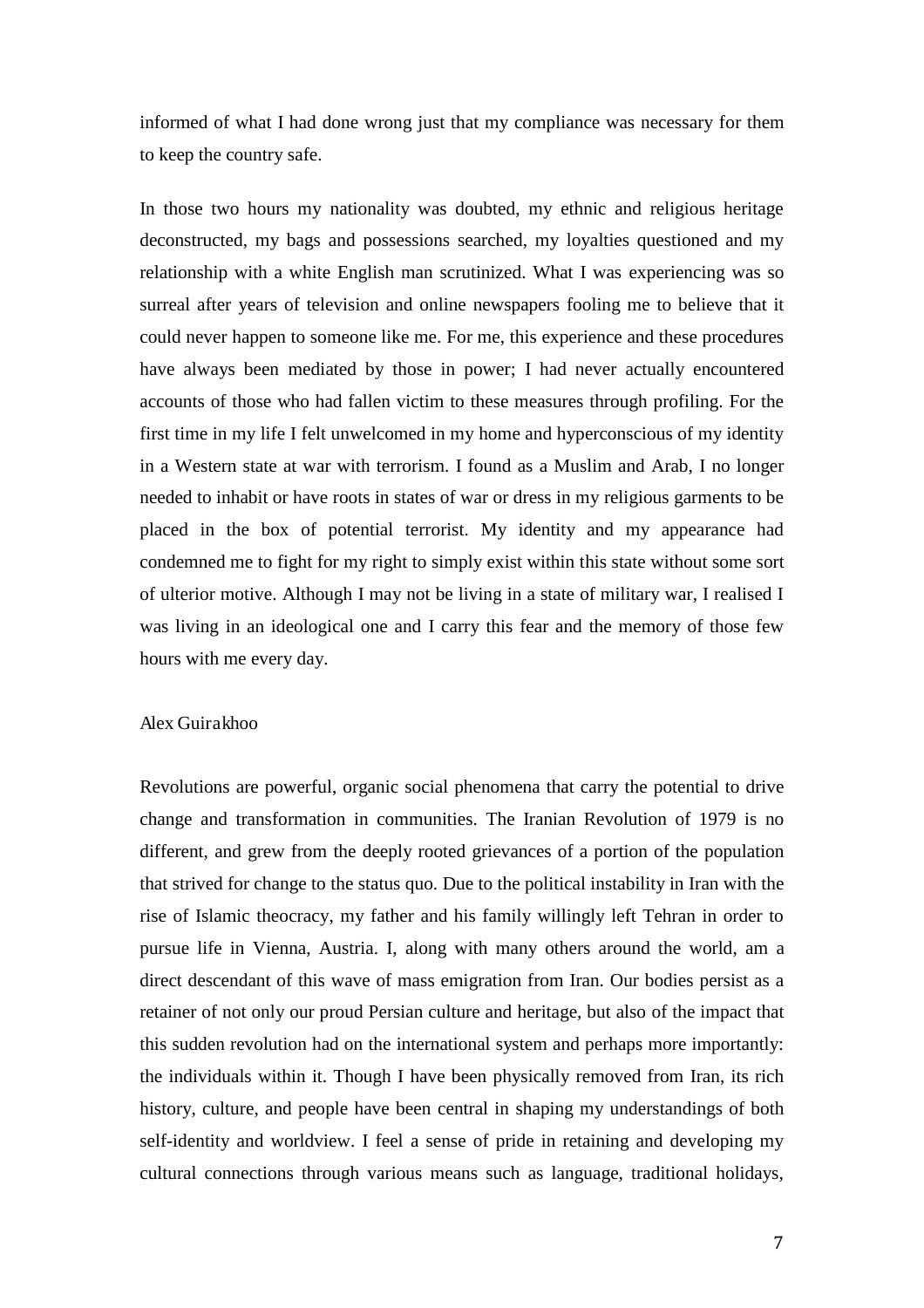and media. While, to a certain extent, identities may be forged by history and background, self-awareness and self-determination simultaneously play a large role in shaping our everyday being. This has fuelled my interest in understanding and learning not only the experiences of my father and his family, but also the stories of those that remained. Being Iranian, to me, is more than just a nationality. Rather, it is an embodiment, a demonstration, one example of the sheer power and ability of war and conflict to drive societal change, spread culture, and influence international structure.

#### Daniel Dunleavy

"Deich schilling" (ten shilling in Irish Gaelic) is a 1966 coin produced by the Irish state to commemorate the 1916 Easter Rising. The coin was a gift from my mother for my 21st birthday, who had previously received it from my grandmother to remember the year of her birth. The coin features on one side Cú Chulainn, a mythical Irish hero, and on the reverse Pádraig Pearse, a revolutionary member of the Irish Republican Brotherhood. Both of them died for Ireland – Pearse executed for his role in the rising and Chulainn by tying himself to a pillar of stone as his enemies advanced. Such sacrifices transcend time for me as they are congruent with the sacrifice of Christ. As a Catholic I empathize with the sacrifice of Cú Chulainn and Pearse, that their deaths can be viewed in the same light as that of Christ, and that they were righteous dying for the greater good. On a more spiritual level, I embody and experience their sacrifice through faith. In experiencing their sacrifice, I fully embody their righteous motivations for war; namely, self-determination and the freedom to express Irish culture and language. I find comfort and a sense of belonging in membership of a wider Irish community that share these motivations, and that later found expression in an independent Republic of Ireland. I think this was the very purpose of the rising, to bring Ireland together in a truly Gaelic culture to form a national independent family. For me, this transcends the borders of the Irish state. I live in Britain, but belong to Ireland. I do not experience war in terms of the gun, but nevertheless reduce the chasm between me as a student of conflict and those directly experiencing war, by truly embodying the motivations of war through faith.

#### Lucie Merian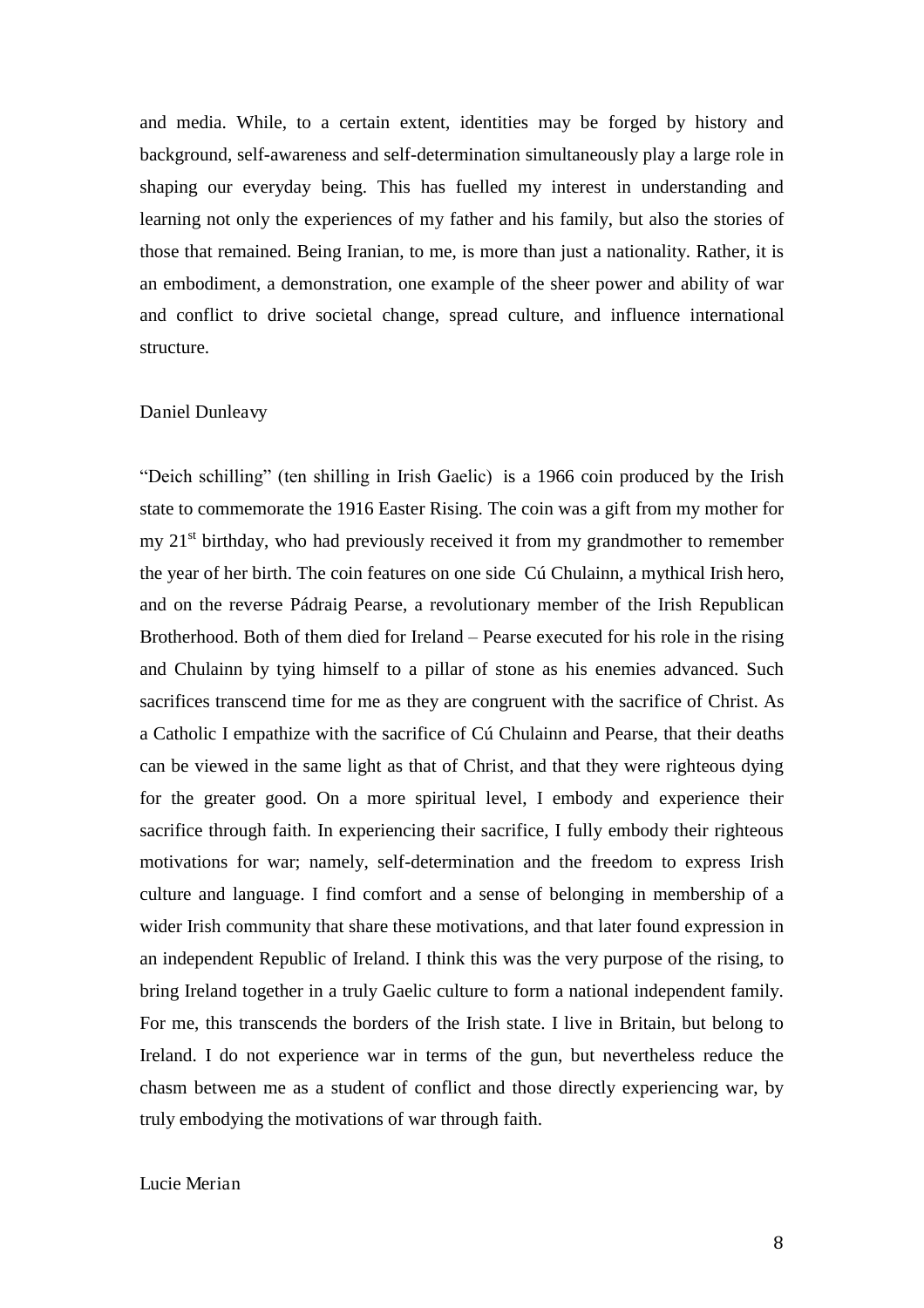My great-grandfather was a prisoner of war (POW) during WWII. My family has kept all the letters he sent home. He was Staff Sergeant (Maréchal des Logis-chef) and was arrested before being sent to a Stammlager (prison camp). There, he worked for German families in two different farms until his liberation in April 1945. Prison camps are rarely spoken of in WWII accounts, as concentration camps and resistance movements overshadow them. Thus, my great-grandfather's letters gave me a new and interesting insight into another aspect of WWII. Moreover, this testimony has enabled me to understand the impact of WWII on civilians in the "France Libre" zone, and how much they tried to keep a normal life.

I never really imagined the impacts of WWII on the places I know. Some of the letters give such a precise account of the life in Pauillac during WWII that I could actually visualize war there. Somehow, I always thought WWII happened in France but always "everywhere else." The letters as a personal testimony of WWII had a greater influence on my vision of the distance between the war and I because it was from a relative. I never met my great-grandfather, but seeing a picture of him for the first time in my life gave me an insight into how history and my own family were linked. As only two generations separate us, his letters were a very powerful emotional trigger for me to imagine what his life was. Moreover, in many letters he talks about my grandmother, which enabled me to discover more about her childhood. It also made me understand better how much her father's incarceration impacted on her life. For example, when she got old and she had Alzheimer's disease, many times when she was confused about reality, she thought she was actually in a train taking her to a camp in Germany. In spite of these letters, I still cannot say that I have experienced WWII in the conditions of a POW, but I feel closer to it than with just a "classroom knowledge" of WWII.

#### Joe Gazeley

Call of Duty (COD) promotes the idea that a soldier's job is to arrive in a geographical space, murder everyone and move on. This is a macabre form of wish fulfilment rooted in American frustration with failures in Iraq and Afghanistan despite their overwhelming military strength. Although brute force has failed to achieve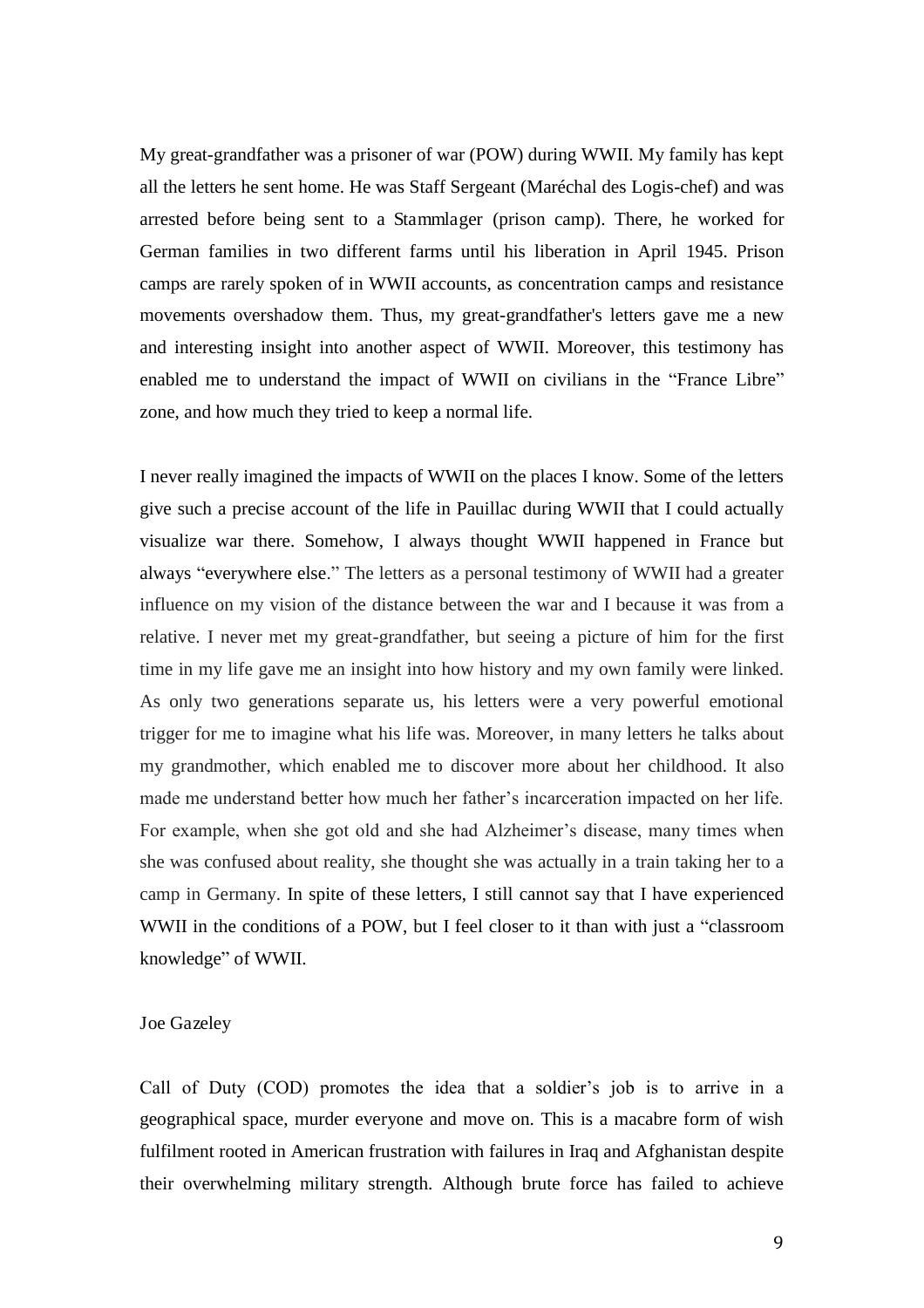objectives in the real world, COD creates a virtual space in which extreme violence really is the answer. In the game there are no complicated and difficult 'hearts and minds' campaigns, and the US can make full use of its overwhelming strength to destroy its enemies without any moral recrimination. This brought me to reflect on the problems with presenting a hyper realistic but flawed representation of war. This flawed realism could potentially lead to and/or exacerbate flawed public perceptions of conflict. The accuracy and attention to detail of the game clouds its flawed assumptions and missing elements, and gives the whole package an undeserved aura of authenticity. The game also paints a very simplistic moral picture and does not recognize, let alone engage critically with, the moral issues of killing and maiming. Enemies are always clearly identified, armed and hostile with their faces covered. They are never wounded and never suffer anything but a clean death. This is part of a deliberate choice to remove the consequences of war and violence from the game, which is premised on an enjoyment of the act of killing, which would be impossible if any consequences were ascribed to the act itself. This shying away from consequences coupled with an overemphasis on the military in war mean that whilst COD may have achieved impressive immersion and surface level realism, its deeper narrative about the nature of war is highly inaccurate. COD is a simple goodies/baddies story of the war on terror but it is very interesting as an example of the stories that we tell ourselves about ourselves. COD is not what war is like, but it perhaps shows how we are comfortable thinking about it.

#### **War is here; War is now**

These are very different experiences. However, they all call into question the construction of war as "over there" or "a long time ago," and reveal an intimate connection to war. In this section, we shall analyze how these testimonies engage with war, how they make claims to qualify as war experience, and how the current literature fails to allow space for such experiences to be understood as war experience. Drawing on the work of Tarak Barkawi and Shane Brighton (2011), we then argue in favor of a broadened understanding of war experience to include those that can emerge from "the everyday" even in the West, as well as experiences that are generative not only of pain and suffering. To begin with, it is important to analyze the testimonies' claims to war experience in detail.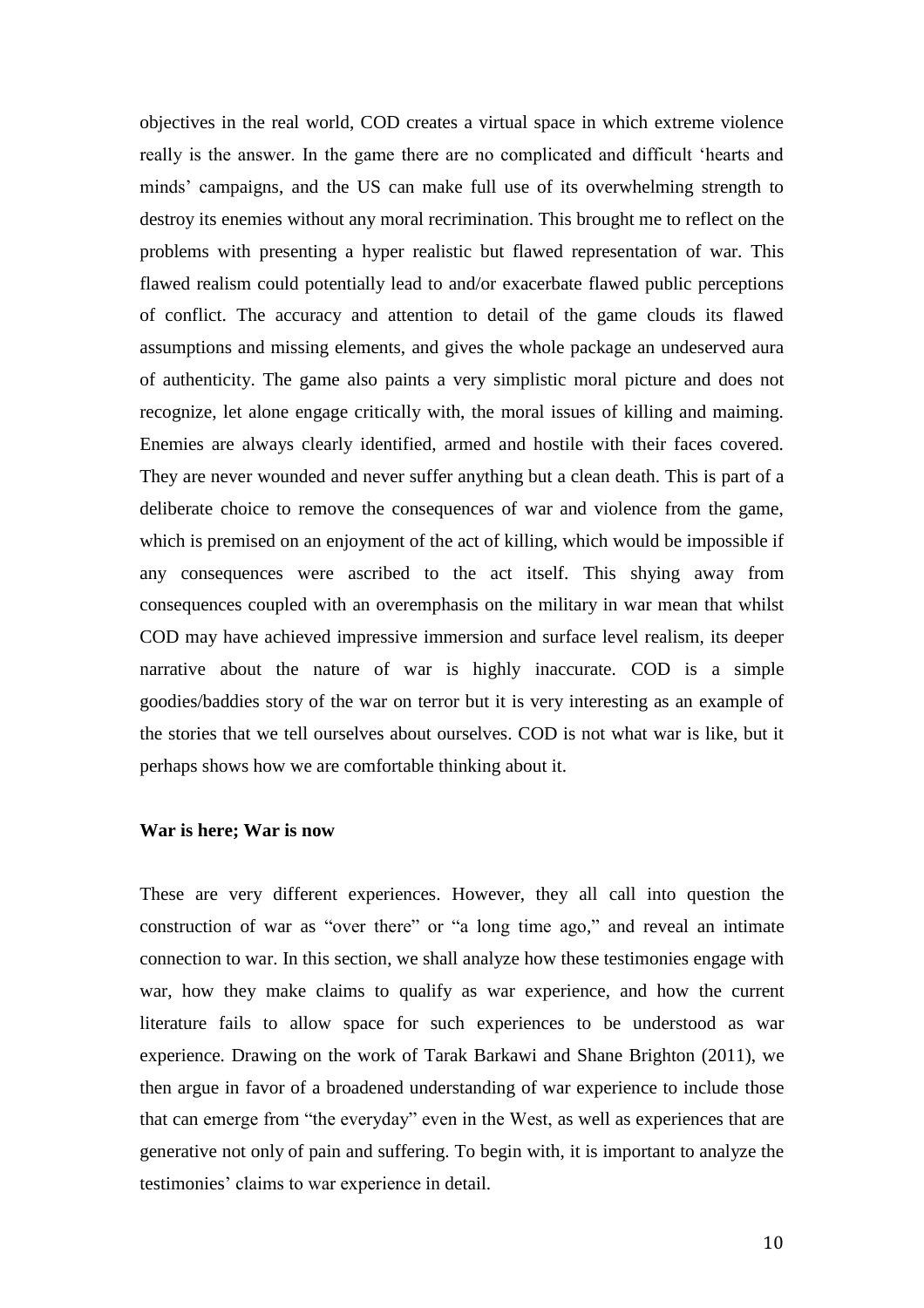Yasmeen and Alex challenge the construction of geography separating "us" from war, while Daniel, Lucie, and Joe challenge the notion that they cannot experience something that "happened" in another timeframe – either in a distant past or in a virtual reality. For Yasmeen, war travels with her wherever she goes, as she has become war. Alex lives war experience because of the geographical distance from his father's country, Iran. It is his birth in exile – his physical birth but also his birth as a member of the Iranian exile community – that creates this link he feels to war. In Daniel's case, great temporal distances are bridged through the "Deich Schilling" – from the 500 BCE death of Cú Chulainn to Pearse's sacrifice in 1916 to today<sup>2</sup>. Similarly for Lucie, by reading the account of daily life in her family village she is able to connect with her family's war experience and "see" war happen in Pauillac as she never did before. Finally, for Joe war is fixed in a continuous present through his playing of Call of Duty, a "now time" (Edkins 2013) which is six hours long, allowing for a deep, immersive experience of war.

These experiences are also largely embodied or mediated via bodies. Alex's existence as a human body is what links him to war, and it is his body that "persists as a retainer of not only my proud Persian culture and heritage, but also of the impact that this sudden revolution had on the international system and perhaps more importantly, the individuals within it." For Daniel, it is the physical gesture of "turning the coin" between the engraved images of Pearse and Cú Chulainn that brings him to feel the sacrifice of these two men for Ireland. "I directly experience their sacrifice, fully embodying their righteous motivations for war," he says. This is not only an individual bodily experience but also one that makes him feel part of a collective body of Catholics. Indeed, he experiences Cú Chulainn's and Pearse's sacrifice also "during Mass, when Catholics relive and experience the sacrifice of Christ through the Eucharist." Thus, it is as part of this broader collective body as well that Daniel experiences the Irish war. Similarly, Lucie feels war through the collective body of her family – her great-grandfather, her grandmother – and through the knowledge of their experiences. She describes the letter as a very "powerful emotional trigger"

 $\overline{a}$ 

<sup>2</sup> The actions of Cú Chulainn and Pearse and their connection to the sacrifice of Christ are discussed at length elsewhere (see for example Moran 1997, 194).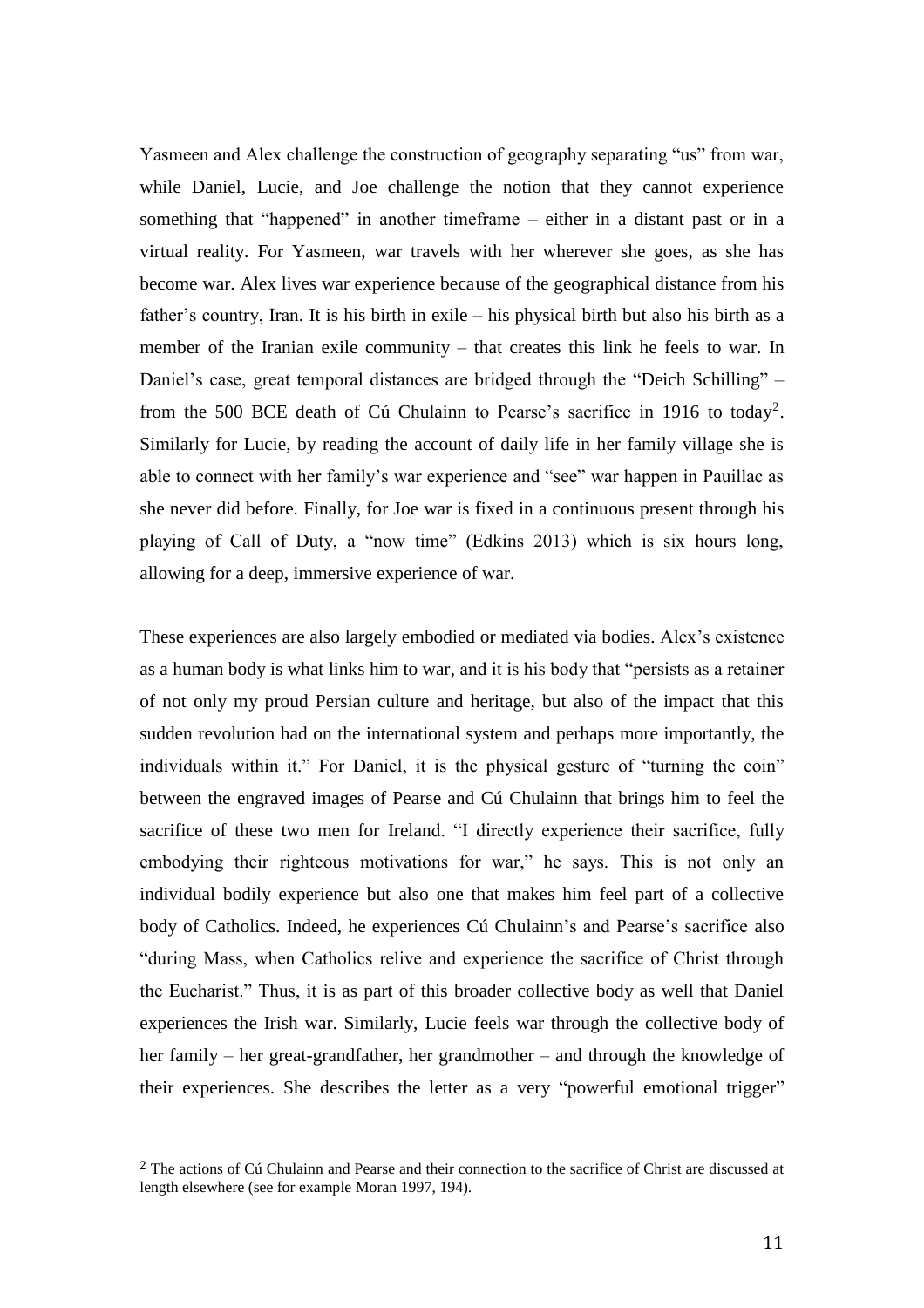brought about by an intergenerational connection strengthening her understanding of the collective body of her family.

Joe lives his war experience in COD not through a collective body but through the virtual body of an avatar – an avatar that is micromanaged into a "macabre form of wish fulfillment... in a virtual world in which extreme violence really is the answer." He is uncomfortable with this virtual body and questions its assumptions and practices, but while living in the continuous present of the game is nonetheless drawn into the experience of virtual fighting. Finally, Yasmeen's war experience is violently rooted in her body as it is her body that has become the locus of war. It is her body's Middle Eastern appearance, her body's suspicious proximity to that of a "white English man" that place her in war. No matter where she is, what she does or wears, her body is perceived as a potential threat and thus subjected to the war experience of search and interrogation, all with the threat of physical detention or exclusion constantly in the balance.

This connection between war and the body is important and is at the heart of much of the literature on the human experience in war. Sylvester (2012, 483) argues that "to study war as experience requires that the body come into focus as a unit that has war agency." Indeed for Sylvester (2012, 485), war's "actual mission' is "injuring human bodies and destroying normal patterns of social relations," and for Elaine Scarry (1985, 67) "reciprocal injuring is the obsessive content of war." Here, however, is where the narratives above largely differ from the reflections that have so far dominated discussions on war experience. Although the students experienced war through their bodies (understood as "individual or aggregations with differential spatial and knowledge relationships to the practices of given war" (Sylvester 2012, 485)), only Yasmeen's war experience can be associated with violence and trauma.

Yasmeen's experience indeed fits well within a growing strand of literature that examines what Louise Amoore calls the "Algorithmic War," waged by state institutions and private industries through the "algorithmic computing applications, biometrics, risk management systems and surveillance technologies" that in the War on Terror, "target individual bodies, designate communities as dangerous or risky, delineate safe zones from targeted locations, invoke the pre-emptive strike on the city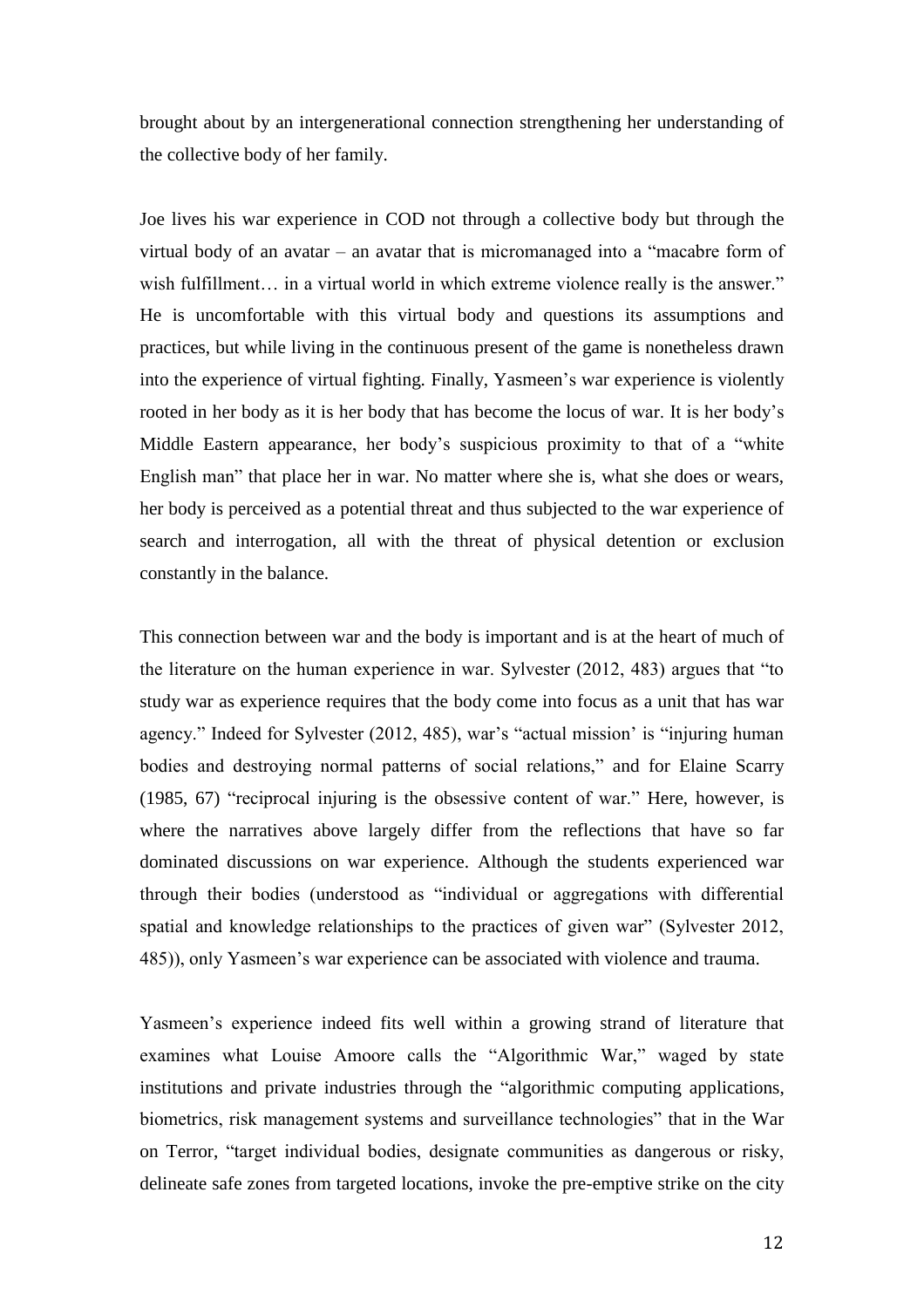streets" (Amoore 2009, 50). Her war experience has thus been already recognized as such in scholarship that examines how the post-Cold War period is characterized by an overlapping of geographies of war with, on the one side, the increased role of nonstate armed actors with transnational agendas and, on the other, "war-like architectures of self/other, here/there, safe/risky, normal/suspicious" that through the War on Terror are "played out in the politics of daily life" (Amoore 2009, 49; see also Heath-Kelly, Jarvis, Baker-Beall 2014). Yasmeen's experience can thus fit as "war experience" based on the current literature as, although war is largely seen as "over there," there is a growing realization that some of us live war because of who we are and not where we are.

What does this make of the other four experiences? Can they also be understood as war experience? According to Swati Parashar (2013, 625), "war questions ought to include: who is inside the war and who is outside." If Yasmeen is inside war because of the overlapping geographies of the War on Terror, are Daniel, Lucie, Alex, and Joe also inside war? The remainder of this section will examine how, although some literature has examined the intrusion of war beyond war zones, the experiences of our student-authors are largely not reflected in this literature. Research and reflections on war experience have investigated war beyond the battlefield in two ways, both of them examining the connection between war and the "everyday." 3 The first examines how the pain, suffering and trauma of war permeate beyond the battlefield and find their way in the everyday of those who have lived in warzones or have left war zones. The second examines how the everyday is a reflection of war and its violent order. We shall examine each in turn and show how, although these literatures have made important headway in broadening IR's understanding of war experience, they still fail to grasp the experiences examined in this article. We shall then use Barkawi and Brighton's notion of war as generative to argue that the borders of war experience

 $\overline{a}$ 

 $3$  It is very difficult, and some would argue inadvisable, to define "the everyday." As Lewis Holloway and Phil Hubbard (2001, 33) point out, one should likely deliberately leave the term undefined because "the everyday is something that is close and familiar to us, something that is invisible but ever-present. In this sense, it is almost undefinable, being that realm of the routine and humdrum which we take for granted." Although there is a growing and very stimulating literature on the everyday in IR and security studies (see for example an International Political Sociology forum edited by Xavier Guillaume 2011 or the work of the late Lisa Smirl, 2011), this section will examine how it has failed to take into account experiences such as those presented in this article.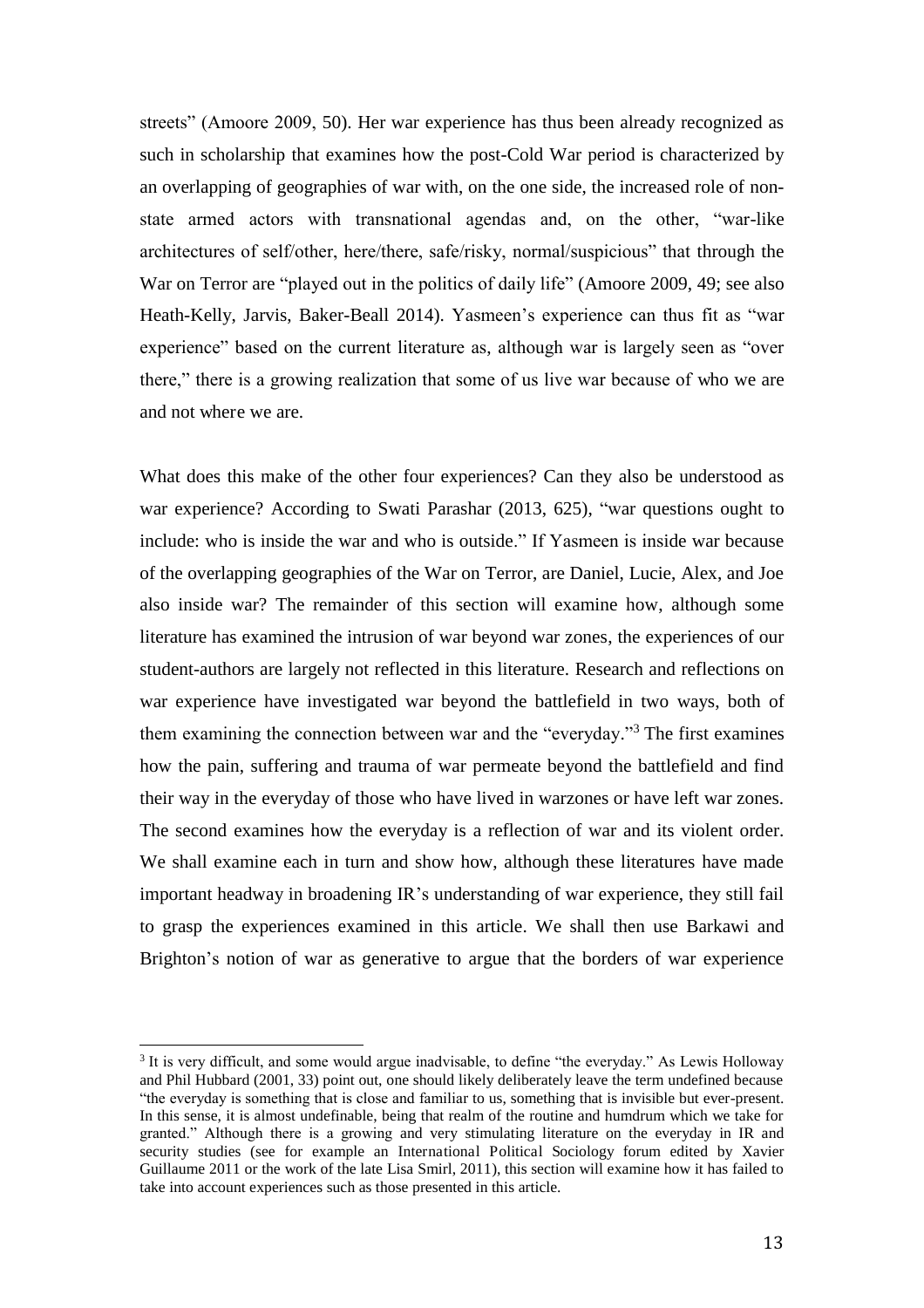need to be expanded even further. The final section of this article will then examine the unsettling but potentially important implications of this broadening move.

Thus, war experience literature has examined the relationship between war and the everyday through an investigation of what happens to "ordinary" bodies – not only to those of exceptional heroes, villains, or token civilians. Parashar (2013, 620) points out that:

The beginnings of war are in the banal, in the everyday acquisition of tribal lands and forests, in daily encroachments on the property of the poor, in the brutality of the police and security forces, in a sudden suicide bomb attack that visits people's lives as they go about their mundane daily chores. War bodies have stories that are rooted in the everyday.

These stories of the everyday, however, are almost invariably stories of pain and suffering. Indeed, although Parashar, Sylvester, and others recognize that "injury may not be the only way people experience war" (Sylvester 2012, 493), the stories they tell are almost exclusively those of pain, trauma, torture, or rape (Scarry, 1985; Rejali 1994; Edkins 2003). So when talking about the need to examine war in the everday, Parashar (2013, 618) for example says: "War does not appear extraordinary for the thousands of people who live inside wars and confront the gory images and the sight of blood and bodies on a daily basis."

This focus is certainly warranted considering that, as Barkawi and Brighton (2011, 135) convincingly argue, "fighting is that which thematically unifies war in general and in particular—''war'' with ''wars''— and no ontology of war can exclude it." Fighting and its repercussions onto individual and collective bodies is what make war, no doubt. But the question being asked here is whether war makes things other than pain, suffering, and violence. Some mention of experiences other than pain and suffering is made in the literature. However, when joy and pleasure are alluded to, they are investigated as the remarkable response ordinary individuals can have to violence and suffering, by engaging in "life amidst death, survival amidst destruction, music, drums and celebration amidst sounds of explosions" (Parashar 2013, 619). Thus, life, survival, and celebration are not generated by war here, but rather by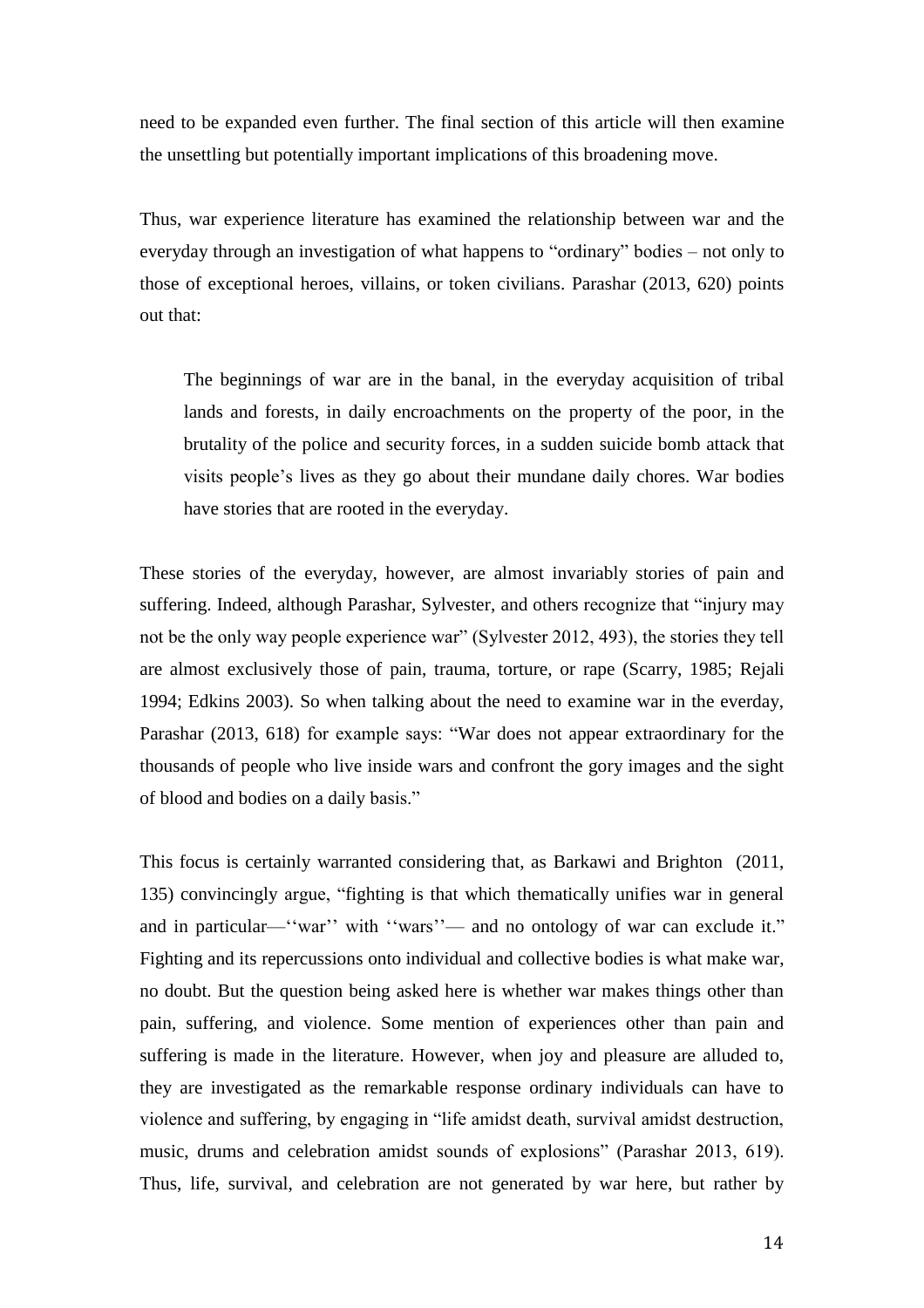humans responding to the pain and trauma of war. It is not war that generates these as war is seen as only capable of generating injury, pain and suffering. This would exclude the experiences recounted in this article as "war experiences." Furthermore, these responses are limited to human responses in warzones. The generation of love and communion beyond warzones is not taken into account.

The second strand of literature looks beyond trauma and direct violence by examining how the everyday can be understood as a reflection of war and its logics. Indeed, Michel Foucault's (2003, 15) famous inversion of Clausewitz's aphorism argues that "power is war, the continuation of war by other means," as it "perpetually [uses] a sort of silent war to reinscribe that relationship of force, and to reinscribe it in institutions, economic inequalities, language, and even the bodies of individuals" (Foucault 2003, 16). It is politics that inscribes our everyday with war. Thus, for Foucault and others (such as Henri Lefebvre), "the everyday sustains under the veneer of peace the work of war even after its formal end" (Favret 2005, 608), such that there is "no grounds for peace" (Favret 2005, 617).

Such a position can be found reflected in a variety of critical approaches to IR, from historical sociology to feminist critiques to IPE. Charles Tilly's (1983, 1985, 1990) work is central here in connecting war and today's state system and demonstrating in a detailed historical analysis how war, and in particular "the state's extraction of resources for war," is central to our citizen-state relations. It is war that has "hammered out [these] bargains between statemakers and the subject population" (Tilly 1983, 5). On the economic front, authors such as Couze Venn (2009) examine how our neoliberal political economies are based on a "zero-sum economic game" that

requires new mechanisms that attempt to ensure relatively docile, if not compliant, populations in the form of massively intrusive surveillance, new forms of subjugation using new tools for the government of conduct and new forms of 'sovereign power', the latter operating in many countries in the shape of state-terrorism-supporting kleptocracies (Venn 2009, 225-226).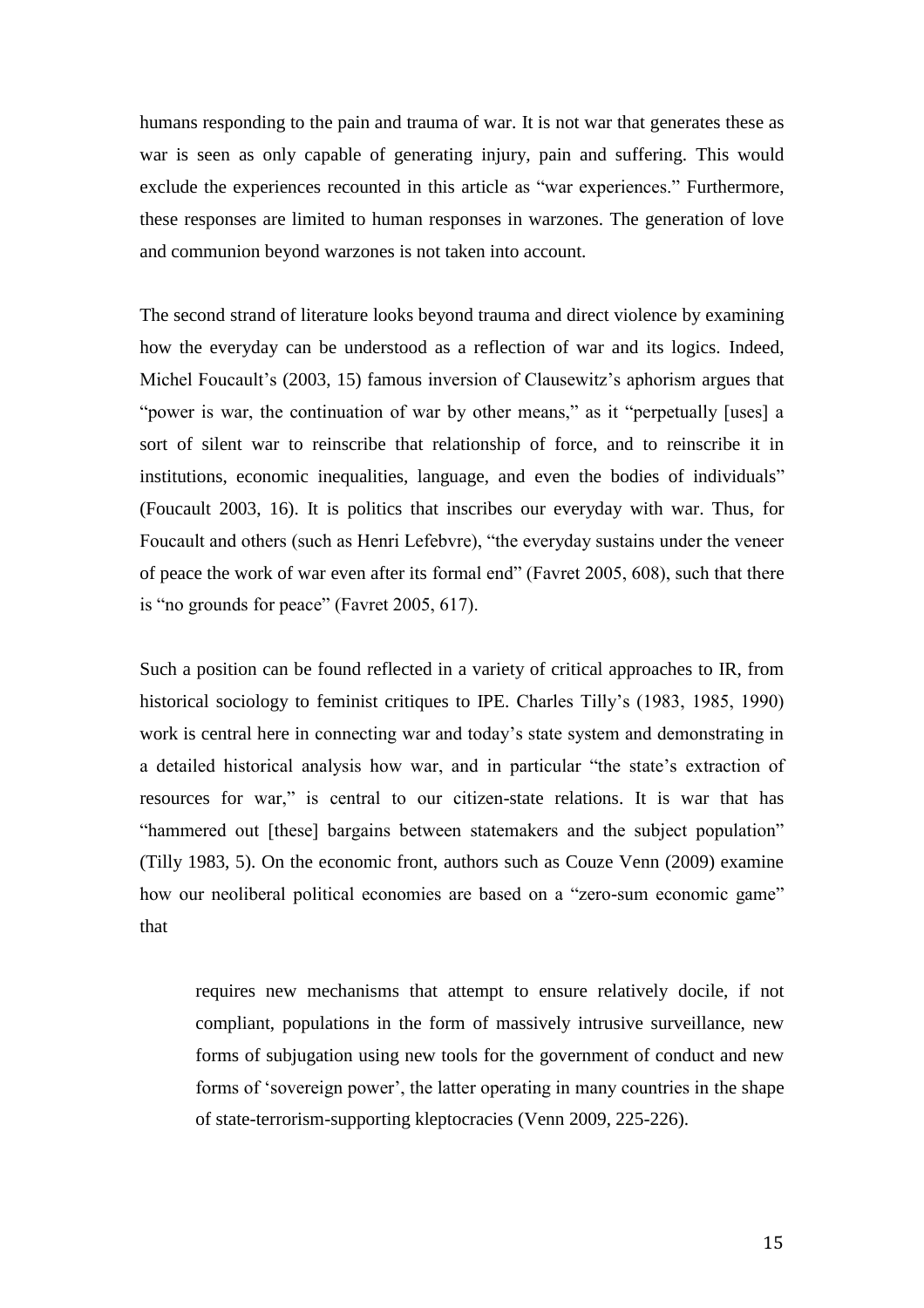Such mechanisms and relations can only be based on values that promote a "reinvented racism and nationalism, stiffened by militaristic values, that is, by a return of the 'discourse of race war' congruent with all forms of the exclusion and objectification of the other" (Venn 2009, 226). Finally, feminist IR and security studies has examined how war bleeds into everyday gender relations as "there is a continuum of violence running from bedroom, to boardroom, factory, stadium, classroom and battlefield, 'traversing our bodies and our sense of self'" (Cohn and Ruddick 2003, 7). Hypermilitarized masculinities dominate social relations with men constructed as "naturally linked to warfare" – and thus power and decision-making – and women as "naturally linked to peace" and thus excluded from power (Yuval-Davis 1997, 94).

War thus impacts on the everyday beyond the bodily injuries and traumas it leaves behind in survivors. Its logics enter our political, economic, social and intimate relations in our everyday. However, despite the important contribution made by this literature to understanding the permeability of war beyond the battlefield and crucially beyond direct violence, we still believe that this does not allow for the testimonies analyzed here to be understood as "war experiences." Indeed, if the first strand of literature investigates the traumas of war in the everyday, the second strand examines the domination and the "relationship of force" in the everyday. In both approaches, war is seen as generative only of violence – direct, structural or cultural (Galtung 1969). But the stories of Daniel, Lucie, and Alex do not appear to be stories of violence – war in their case appears to be generative of (what is at least perceived as) a positive sense of self and community, of joy and communion with others. Can war generate such experiences?

Here we turn to the work Barkawi and Brighton to investigate more closely what they understand as war's generative power. Crucially for our purposes, they do not limit this to the generation of trauma and violence:

While destructive, war is a generative force like no other. It is of fundamental significance for politics, society and culture. War occupies historic junctures and switchpoints, the birth and demise of eras (Barkawi and Brighton 2011, 126).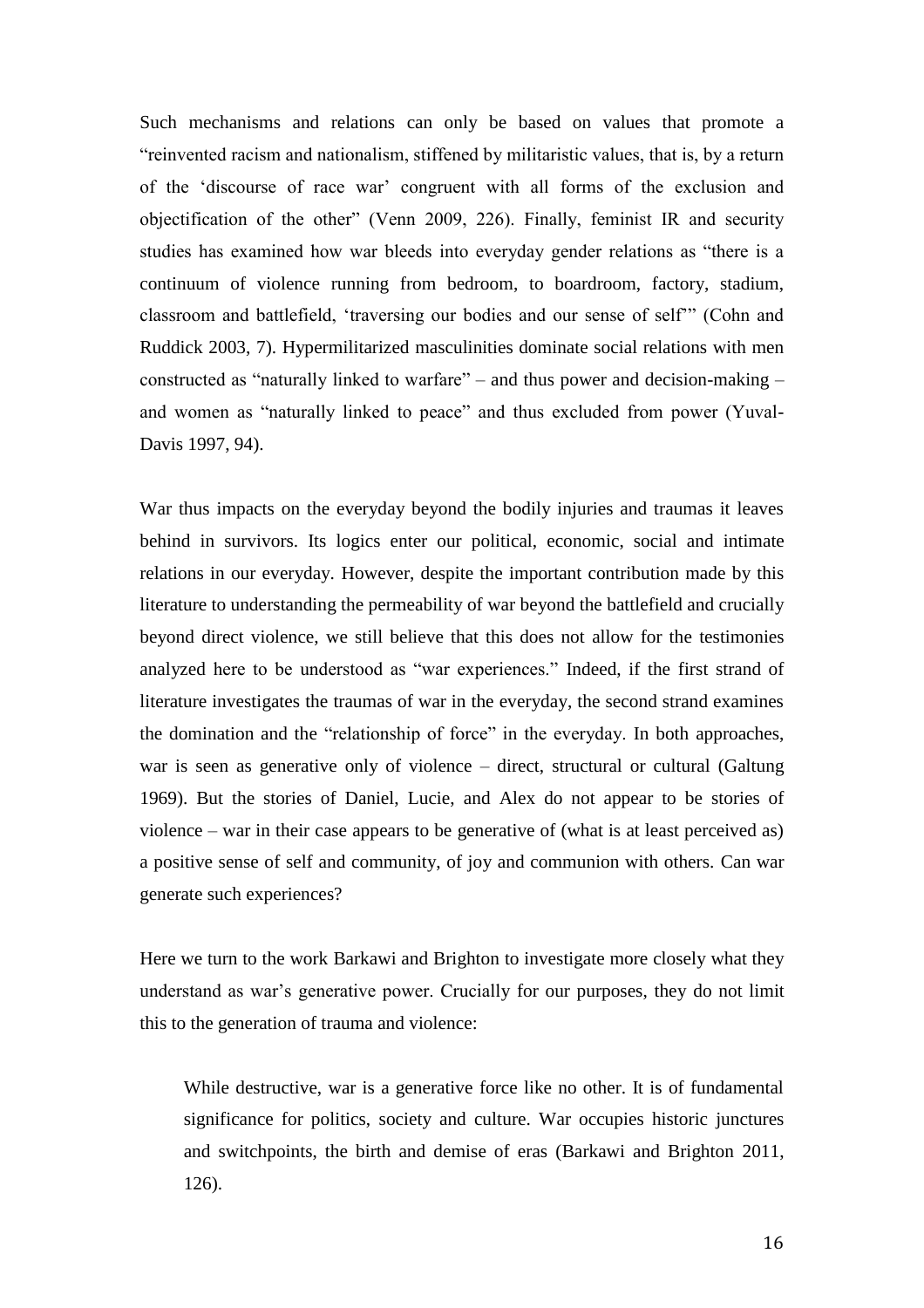This implies that in the "marriage of war and the everyday" (Favret 2005, 606), war can also be generative of joy, love (understood in the broader social sense), and of a communion of beings. By this, we are not referring to the pleasures highlighted by the historical work of Joanna Bourke in An Intimate History of Killing (1999, 2) with her "focus on the joyous aspects of slaughter." Nor are we talking about the pleasures some derive from the aesthetics of warfare, such as Vietnam war veteran Tim O'Brien (1991, 77) when he reminisces of the "fluid symmetries of troops on the move, the harmonies of sound and shape and proportion, the great sheets of metal-fire streaming down from a gunship, the illumination rounds, the white phosphorus, the purply orange glow of napalm, the rocket's red glare." Finally, we are not examining the everyday "almost as a dream of endless and redemptive warfare, an attempt to get back to war" (Favret 2005, 617) as it offers the possibility "of putting one over the adversary on his own turf, hunter's tricks, maneuverable, poly-morph mobilities, jubilant, poetic, and warlike discoveries" (Certeau 1984, 40). Our testimonies are neither a romaniticization of war nor a glorification/eroticization of violence.

Indeed, our argument that these testimonies are testimonies of war is both simpler and politically and normatively more difficult. It is simpler because we are arguing that "war punctuates daily life, but without obvious suffering or pain" (Favret 2005, 614); that the everyday must also mean the nonviolent and the non-traumatic. We agree that "war is not a disruption of the 'everyday'… Instead, it can be captured in daily and mundane lived experiences of people and in powerful emotions that constitute 'self', community and the 'other'" (Parashar 2013, 615), but believe that this goes beyond the focus of most research on war experience that examines how "war bodies are brutalized in the construction of enemy identity" (Parashar 2013, 622). The latter understanding of war experience is reflected in the case of Yasmeen whose body is temporarily excluded from the population as a potential threat, but it excludes the four other testimonies.

To include the other testimonies as part of war experience we need to accept that the everyday goes beyond everyday violence. It needs to include "the gamut of social practices, bodies, discourses, and theories – the good and the bad, the obvious and the obscure*, the 'collaterals' and the fighters and the spectators* – that compose the social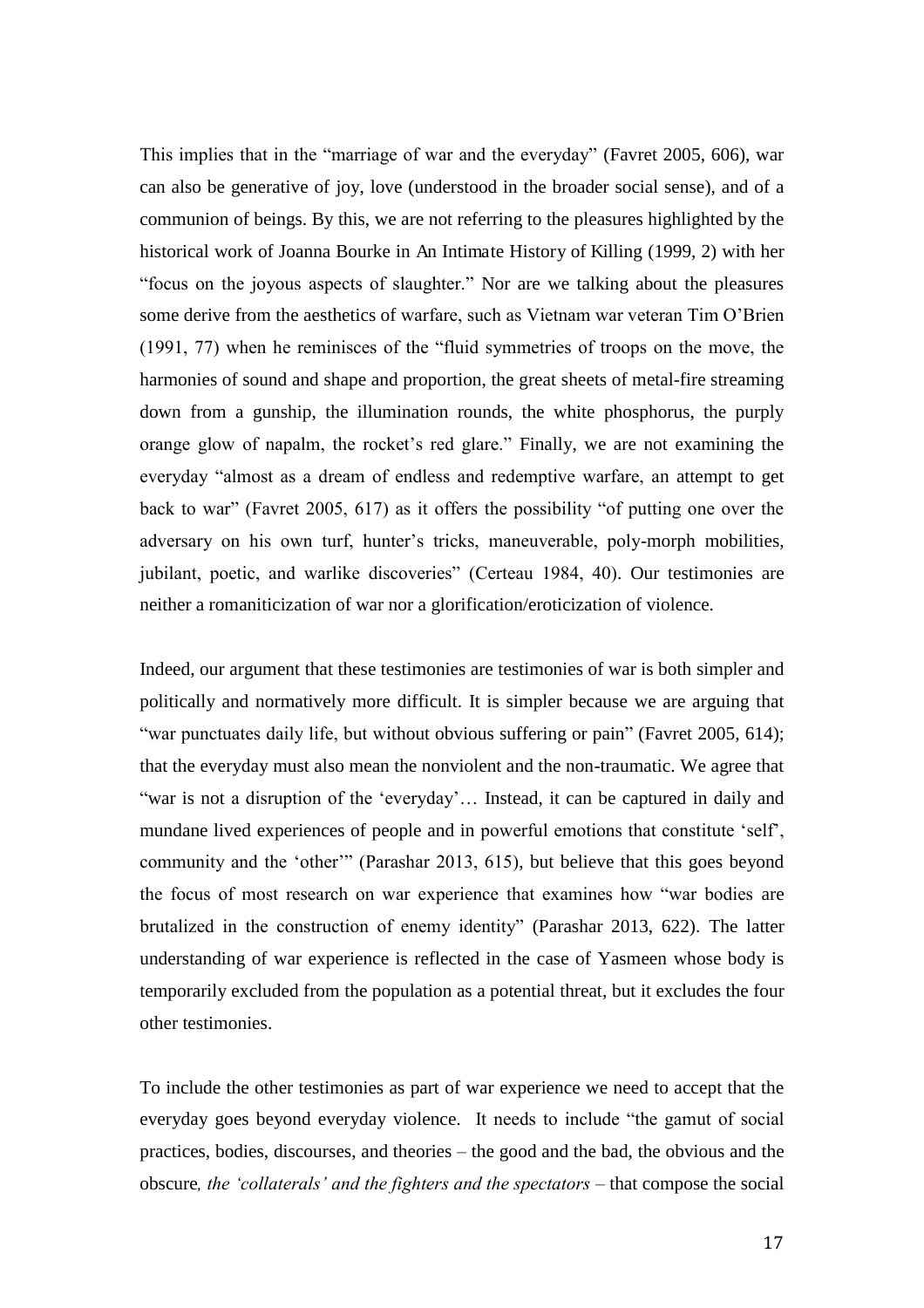institution of war in its many manifestations" (Sylvester 2013, 673 emphasis added), but go beyond those listed in the italicized clause to include bodies, practices, discourses and most importantly social relations of love and communion. It requires that we understand the everyday as being more than "a text that illuminates… the reproduction of relations of domination – gendered, economic, social" (Guillaume 2011, 446), to be a text that illuminates all types of social relations in war.

Although this argument may seem rather obvious – the everyday must include the ordinary, "the good and the bad, the obvious and the obscure" – it is politically and normatively uncomfortable to argue that war can build relations and identities that are neither traumatized nor violent and exclusionary; that war can generate and create love, care, and community without these being built against another; that even though war was/is fought against another, it can also create ties that build us, that strengthen us, that bind us in ways that are not necessarily violent. Daniel feels Irish through the sacrifice of Cú Chulainn and Pearse, not through a sense of anti-Englishness. Lucie feels greater love toward her family not in anger against German treatment of POWs or of occupied France. Alex is proud of his Iranian heritage but also feels in communion with those who stayed in Iran after the revolution. Joe on the other hand rejects the violent, dehumanizing logics of Call of Duty – the "pleasure of killing" logics that the gaming industry is selling; he refuses to be bound in exclusionary logics.

Thus, by talking back, students pointed to the need to recognize that war is not only something that happens over here or a long time ago. Their stories go further and claim that war is also something that goes beyond trauma and violence. They demanded that the lecturer recognize that war not only interrupts individual's continuity through trauma, "making them play roles in which they no longer recognize themselves (Barkawi and Brighton 2011, 136) as in the case of Yasmeen and to a certain degree Joe, but that it can also reveal continuity and make them play roles in which they do recognize themselves. Their investigation of war in their lives led to discoveries that were not only non-traumatic (with trauma understood as "the unassimilable and unnarrateable trace of history destined to self-repetition" (Favret 2005, 618)) but to a certain degree brought with it a sense of relief of self-discovery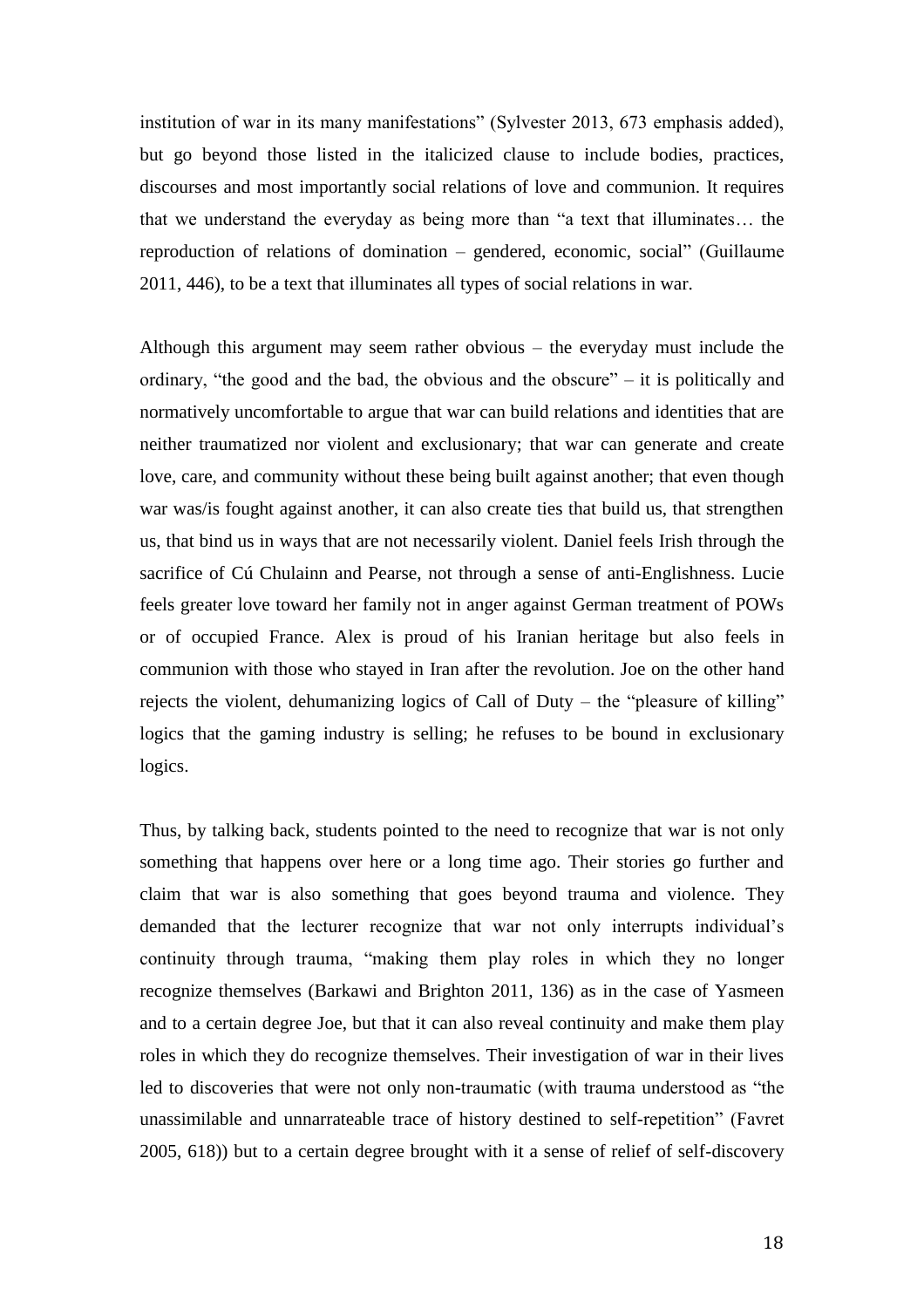and of communion with others. It is a simple, yet powerful and uncomfortable argument that has important implications. It is to these implications that we now turn.

#### **Hierarchy, Experience and Political Space**

The argument that war experience is not only something that happens over there or to others but something that happens to us and furthermore that it is not only to be sought in pain and trauma but also in love and communion is problematic conceptually, politically, and normatively. Conceptually, it may dilute war to such an extent that anything can become war experience emptying it out of any meaning and value. Politically, it risks supporting the romanticized version of war that already has more supporters than it needs in dominant political and cultural discourses. Normatively, it could lead to a dangerous – even offensive – equivalence between the experience of those who suffer unimaginable pain in war and those who simply find something of themselves in their link to war, as is the case of several of our testimonies. It may take up their space and drown out their voices. We will examine each of these in turn before we question whether it is necessary to re-establish some hierarchy between war experiences, between those who suffer in war and those who experience war without pain, and the implications of broadening war experience in terms of political responsibility.

As Barkawi and Brighton (2011, 130) note, if war is connected to "'everything else,' … a theory of war would 'amount to a theory and history of everything.'" If everything can become war experience how can one distinguish between war experience and simply experience, war history and history? Conceptually, war would thus be emptied out of any meaning, which is why Barkawi and Brighton insist on the need to have fighting as the core of any ontology of war. But just because "fighting is as definitive to war as cash exchange for economy" (Barkawi and Brighton 2011, 135), does not mean that war experience it is limited to fighting. Indeed, "[e]conomics as a discipline after all has not been limited to or necessarily centered upon the study of cash exchange" (Barkawi and Brighton 2011, 135). This leaves open the possibility of different experiences – experiences that are connected to fighting but do not have to be about fighting itself. We argue that these experiences do not necessarily have to be about pain and suffering either. To be sure, finding the borders of what counts as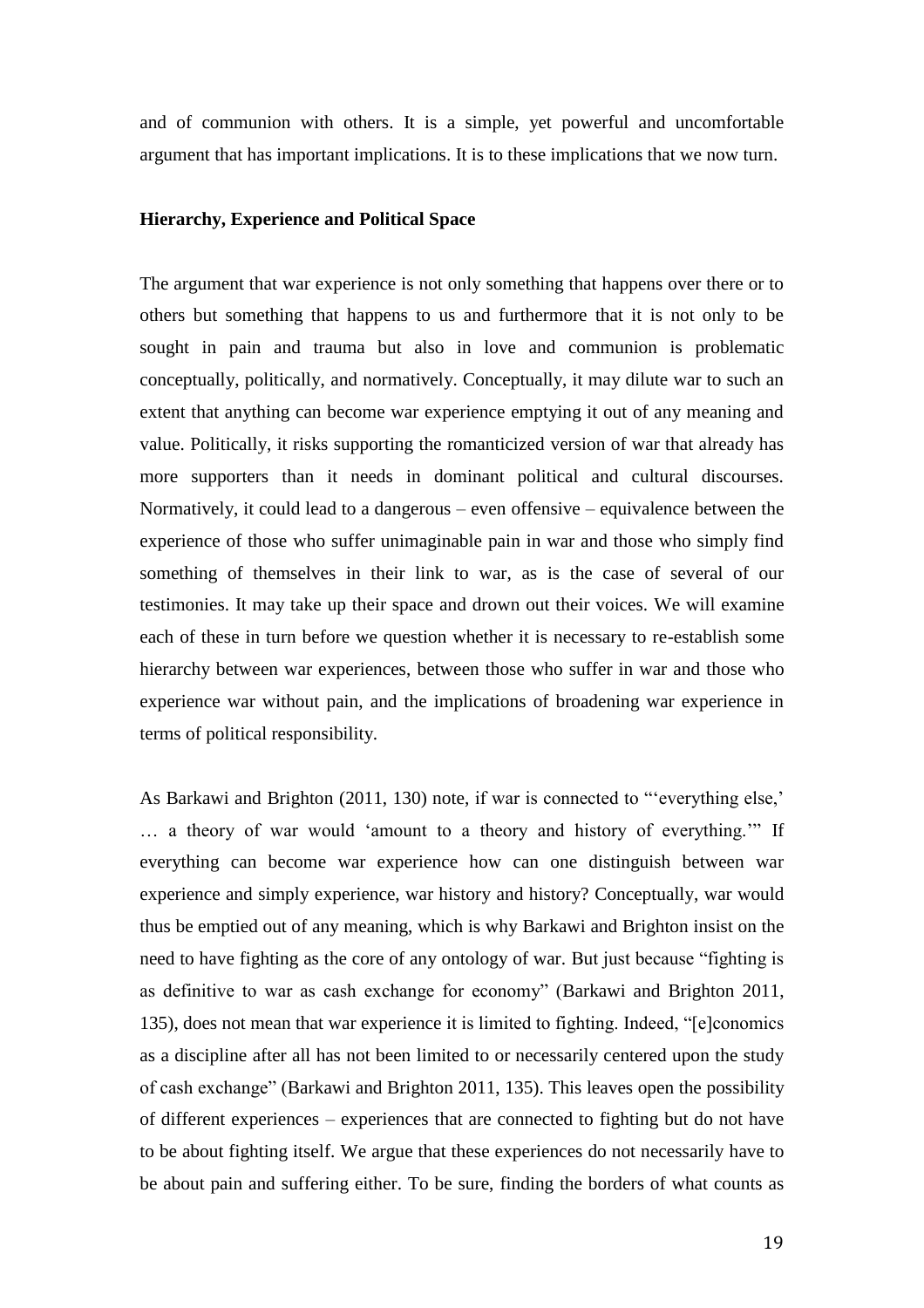war experience and what does not is not a simple matter. These are permeable, blurry categories and many experiences will be open to debate. However, this is true of all social categorizations. Thus, although we accept that we are stretching the borders of "war experience," we do not believe that we are over-stretching it beyond recognition or emptying it out of all meaning.

We may however be lending support to the dominant romanticized discourse of war. Feminists have long critiqued how war is presented as an unrivaled experience of brotherhood, a unique locus for heroism, where the best of us are revealed (Yuval-Davis 1997; see also Riley, Mohanty, and Pratt 2008 for an anthology of feminist approaches of war). Indeed, in the university module from which this article originates, every year commissioned and non-commissioned officers of the British Army invariably tell students how the relationships they build in war are unrivaled, how they love their fellow soldiers more than anything in the world, how they long to go back. O'Brien (1991, 77) calls it "a kind of largeness… a kind of godliness." By allowing war to generate love and communion such as that felt by Daniel, Alex, and Lucie, are we falling into this trap of the romantic war that despite the pain can create wonders unrivaled in peace? O'Brien (1991, 68) himself warns that

if at the end of a war story you feel uplifted, or if you feel that some small bit of rectitude has been salvaged from the larger waste, then you have been made the victim of a very old and terrible lie. There is no rectitude whatsoever. There is no virtue. As a first rule of thumb, therefore, you can tell a true war story by its absolute and uncompromising allegiance to obscenity and evil.

What distinguishes our argument here from the romantic vision of war that has been served for millennia is that we are not saying that the love and communion that can be felt in or through war offers the slightest "bit of rectitude … from the larger waste." The feeling of belonging Daniel or Alex feel is not being offered as a sign that the wars they are connected to were "worth it" after all. Lucie's strengthened bond to her family does not make World War II virtuous in any way. Recognizing it as war experience does not mean setting their experience up against those of victims of the same wars in an attempt to "balance out" the latter's pain and suffering. Our argument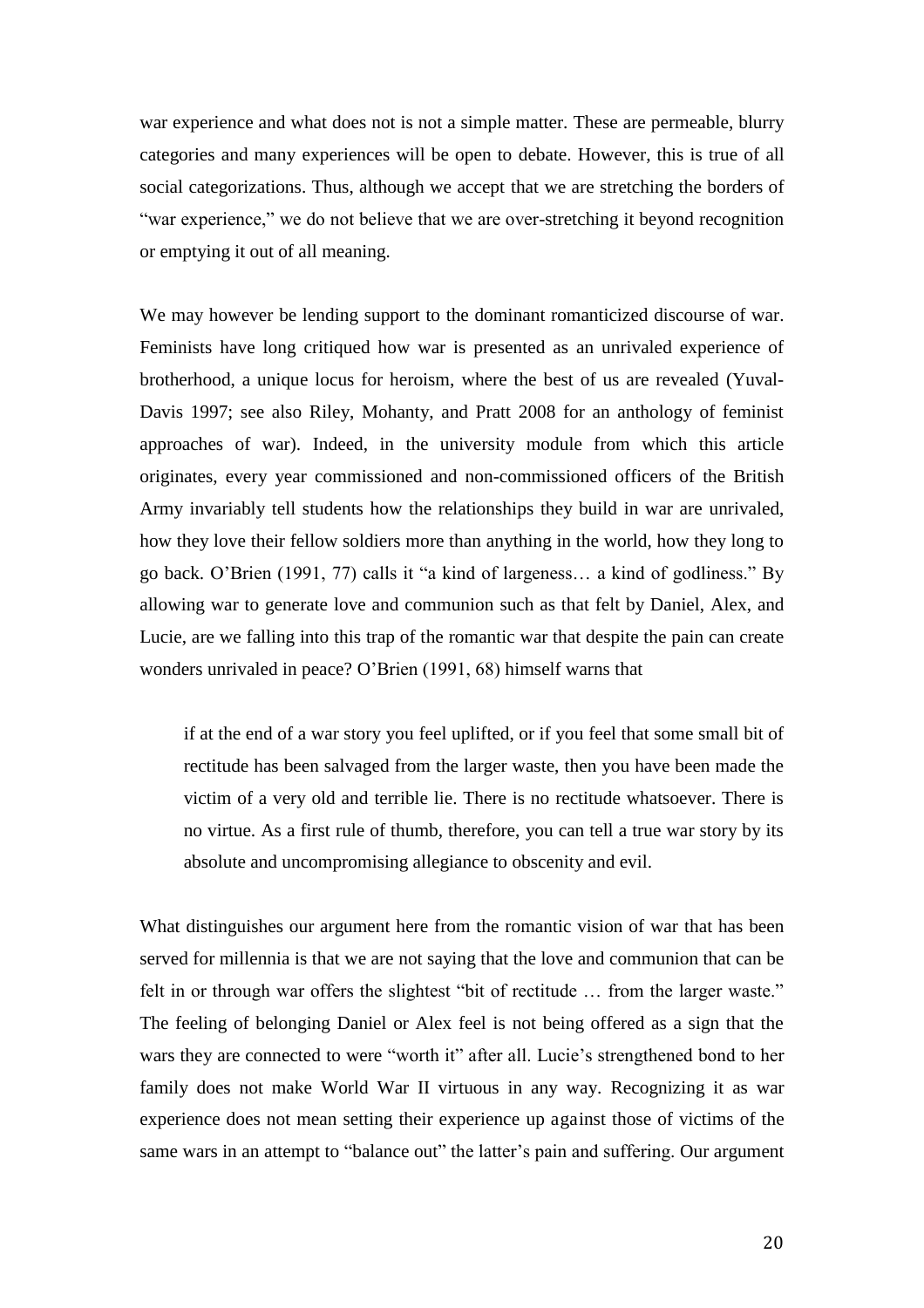is that such experience needs to be recognized, but far from us the notion that it should be used to counterbalance pain and suffering.

We also recognize that war has long been used by political actors to generate feelings of belonging and community – feelings often used against the "other" as part of a politics of violence and exclusion. "National identities are almost always fighting identities" (Barkawi and Brighton 2011, 140), identities that as Parashar (2013, 622) notes are often built upon brutalized war bodies "to convey political messages of who belongs and who is the 'other,' how communities are constructed and how affect can be generated." We worry about taking part in the "production of retrospective certainties" – of "normative certainties that make polities possible" (Barkawi and Brighton 2011, 140). Again however what is made of these war experiences needs to be differentiated from what is understood as qualifying as war experience. Broadening the range of experience understood as war experiences could lead and has led to these experiences being appropriated for violent and exclusionary discourses. This means one has to be wary of these discourses, not that war experience should not be broadened.

If we accept these as war experiences, are they to have the same value of the other war experiences, those of war survivors for example? Yasmeen crucially asks whether "certain experiences are more valid than others?" And "if so, whose voice is considered more valuable or more authentic?" Although distance may be reduced between "us" and those living in war, is there still not a hierarchy that is intrinsically linked to how far we are or have been spatially and temporally from a warzone? Interestingly, several of the students co-authoring this paper felt the need to reestablish such a hierarchy at the end of their contributions, in what appears to be an unwillingness to equate their experiences with the experiences of those who have witnessed, engaged in, or been subjected to in direct violence in warzones. Indeed, it is important to note that as part of the module students were exposed to testimonies of such direct experiences through meetings with soldiers, non-state armed actors, as well as journalists, diplomats and humanitarians working in war zones. Lucie notes that despite reading her great-grandfather's letters she cannot say "that I have experienced war but my knowledge of it is definitely deeper because I have a different angle on war." Similarly, Daniel feels the need to specify that he has not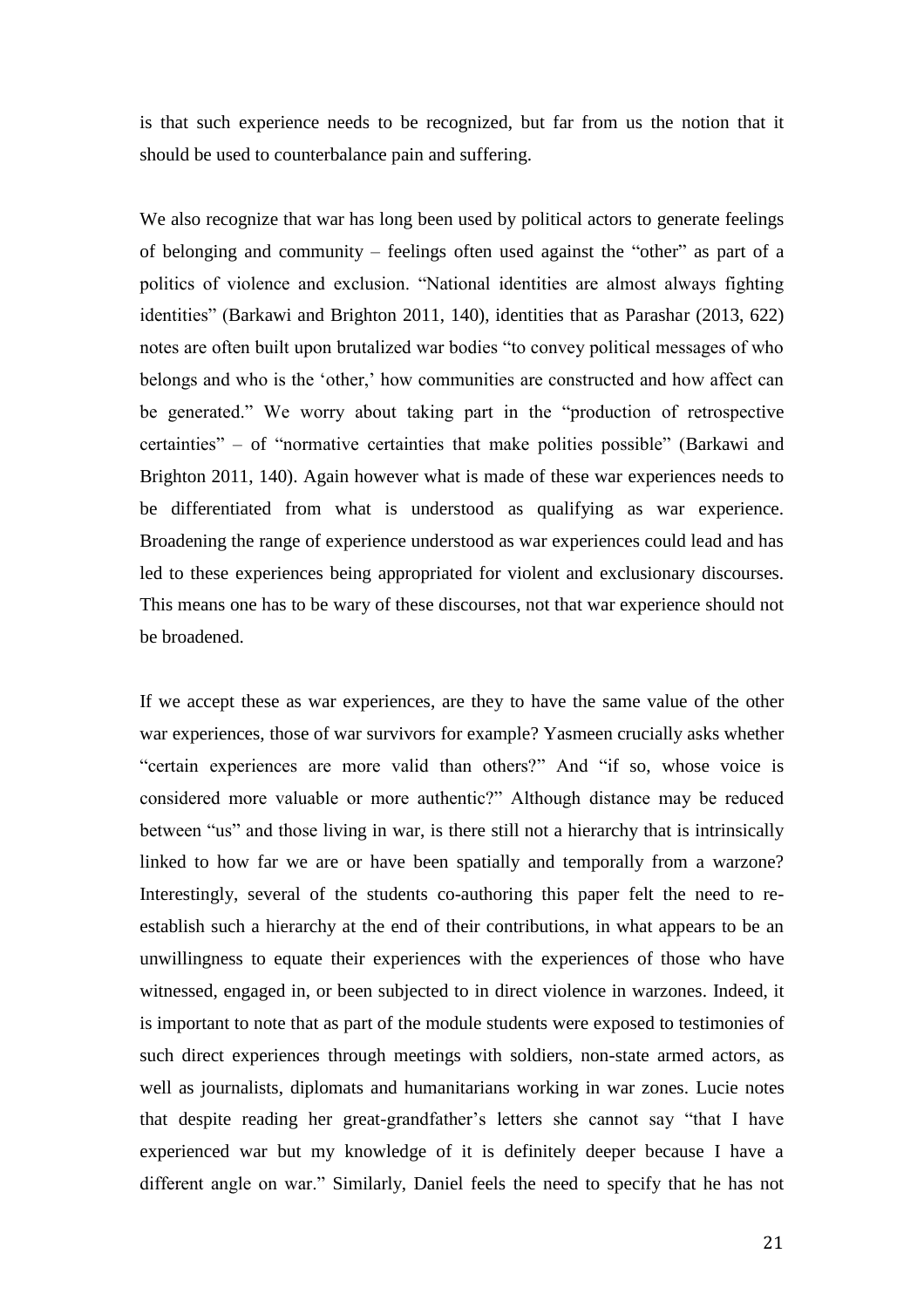experienced "war in terms of the gun" as if to ensure that the reader knows that he is only making a modest claim to war experience, one that "only partially reduces the chasm between me as a student of conflict and those directly experiencing war." This distinction between direct experience and their seemingly indirect one remains important to them.

How can such a distinction be made? Indeed, what distinguishes Yasmeen's experience from that of the others is not distance (temporal or geographic) from a warzone, as she is as far from a traditional warzone as they are. There may be however a distinction to be made between those who can look away from war experience – for Daniel, leave the coin in the drawer, for Joe stop playing COD, for example – and those who live with war in their everyday life, unable to extract themselves from it. Here, Yasmeen's war experience may itself represent a qualitative difference: She cannot stop being perceived as the "potential terrorist other." Racist logics of state power have inscribed her body in ways that can only be deleted by a radical political and social transformation away from the architecture of enmity referred to by Amoore. She cannot extract herself from war. However, Alex cannot stop being of Iranian descent and more specifically part of the Iranian exile community which marks him. Lucie always returns to her village of Pauillac, now a locus of war for her and Daniel cannot stop being Catholic or feeling the sacrifice of Irish nationalists. War, as examined in the previous section, constitutes us in ways that affect all our relations – political, economic and personal.

The difference may be then between those who seek out war experience and those upon whom it is imposed. Lucie chose to read her great-grandfathers' letters and attempt the empathetic step toward him. Daniel chose to investigate Cú Chulainn and Pádraig Pearse; Joe chooses to play videogames and which types to play. Yasmeen, and to a certain degree Alex, have no choice: their war experience is imposed on them, indeed inscribed on them as their bodies are categorized either as dangerous others or simply as members of an exiled community. The former live in a present in which they can bring in war; the latter live in present in which war exists whether they want it or not. The notion of choice however is problematic: identities are not simply chosen by individuals but are rather the result of a complex sea of social relations in which individuals navigate.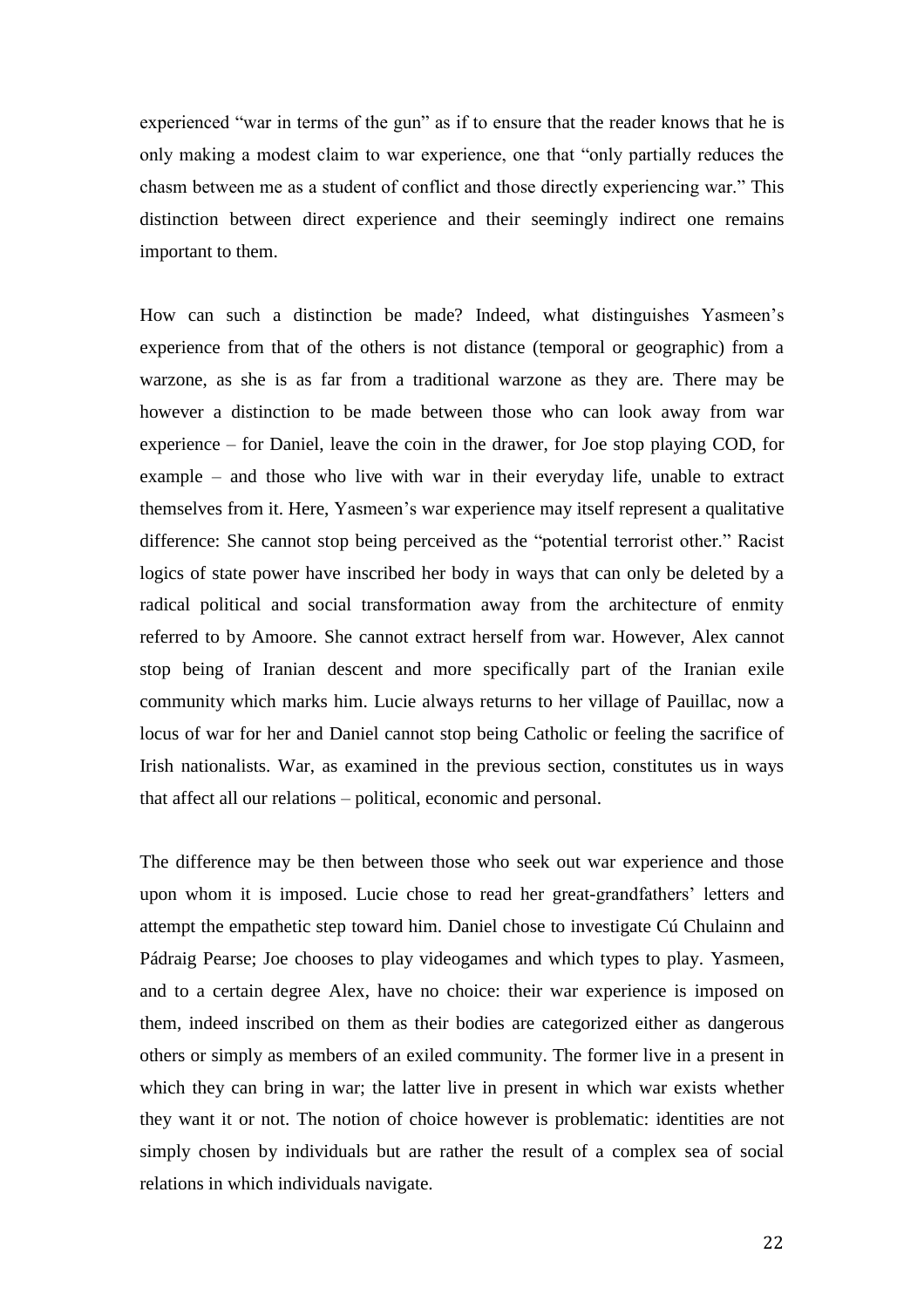The difference may in the end stand in the violence of the experience – not only direct violence, but also structural and cultural violence. Yasmeen in particular is violated by war experience while Daniel, Alex and Lucie are arguably enriched by their experiencing of war. Joe is ambivalent about his experience as COD seems to tell him something about what he is not. It may be the amount of violence that the experience entails that requires some degree of recognition in listening to different experiences of war. This should not be conceptualized as a hierarchy, as hierarchies of pain often become violent delegitimations of someone's pain and suffering. It may simply be the recognition that there are those who have experienced something of war and suffered and those who have simply experienced something of war.

Such a hierarchy is important if we believe that space in politics (whether in its study or its practice) is finite. If political space is infinite, we are simply adding new voices, new experiences to the landscape of what is understood to be war. If, however, political space is finite, we may be taking away space from those who have suffered from war, those who most often have less privilege and therefore less access to this political space. Reinstating a hierarchy between war experiences of pain and suffering and war experiences tout court, allows us to be modest in our claims to political space for such non-violent, non-traumatic experiences (in this case, those of all but Yasmeen) and to recognize the primacy of the experience of suffering and the need to listen to it.

Finally, this distinction between those who experience and suffer from war and those who simply experience it also raises the question of political responsibility. If we too live through war, does our responsibility go beyond simply that of trying to understand what happens to others? Does it turn into a responsibility of engaging directly with the politics of war? Embodying war experience arguably brings with it the right to intervene – we know thus we can speak – but also the duty to engage – we are one of those who know, thus we must speak. In particular, one may argue that those of us who have experienced something of war but have not suffered from it may actually have an enhanced duty to engage. Precisely because we can look away, lock up the coins and letters in a drawer, shut down the PlayStation, because we are not struggling to survive on a daily basis, we may have an enhanced duty to engage with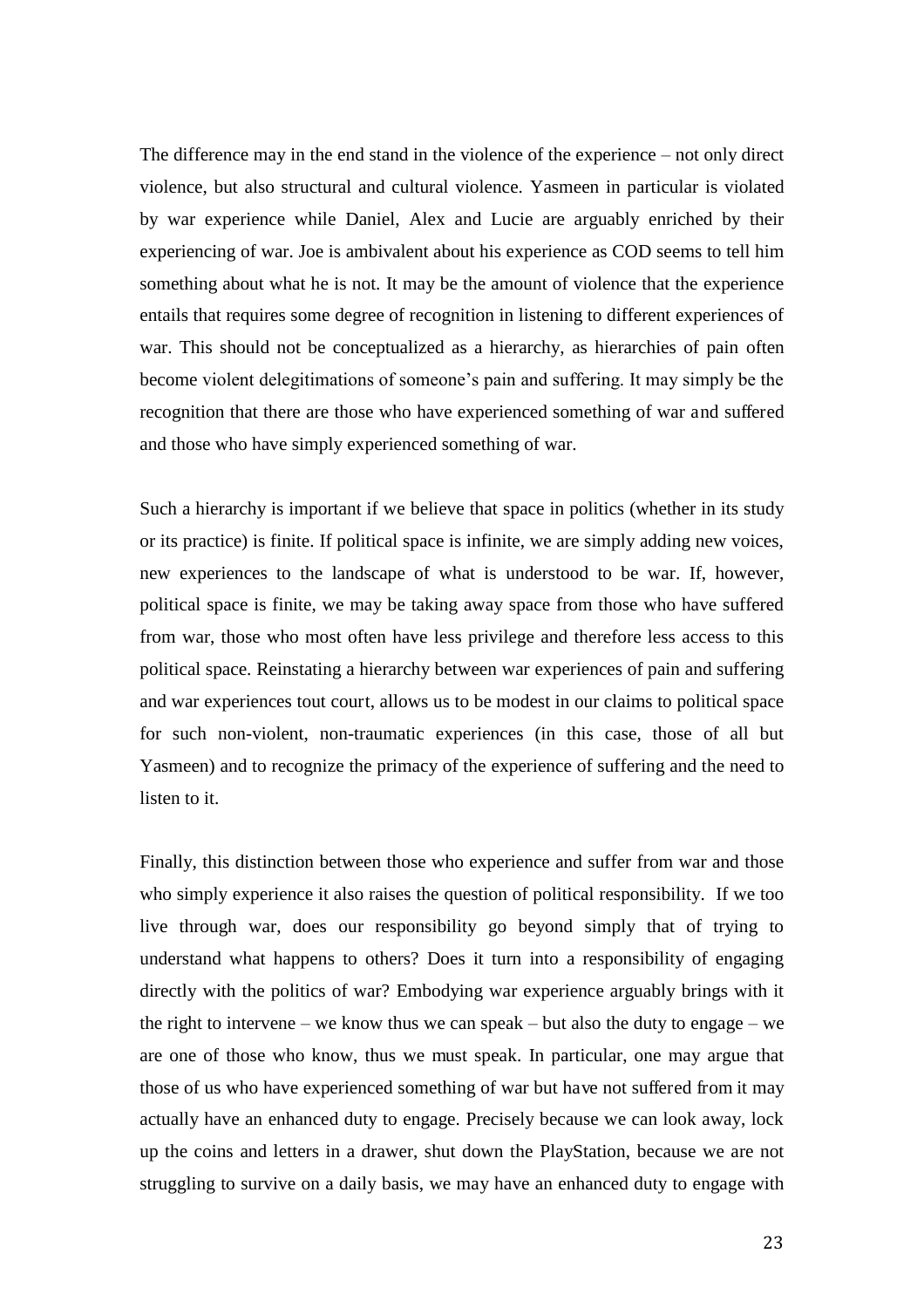the politics of war and violence, with the politics of exclusion and injustice. This means that we can no longer claim ignorance or incomprehension when faced with the war experience of others – "how can someone do that?" – because we, our family members, our friends have done this. Daniel's Irish brother Pearse sacrificed himself, Lucie's grandfather was a POW in Germany, Alex's father left revolutionary Iran, Joe returns to his virtual war, and Yasmeen continues to cross borders with the always present risk of being taken aside and questioned about her allegiances. If we acknowledge ourselves as detainers of war experience, we may now have the duty to recognize ourselves and our close ones as victims and perpetrators of the same kinds of violence of those we have tried so hard to exile from our lands and our imaginaries. For example, it may require us to challenge the discursive race war identified by Venn and the architecture of enmity lamented by Amoore.

The authors of this article acknowledge a complex relationship to political action and to this notion of responsibility. Alex states that

in the past, I prided myself in thinking that 'political agnosticism' was the most nuanced way to approach my beliefs. However, events in my personal life in addition to developments in the international landscape have changed my viewpoint. Merely standing by without a firm stance does very little to bring justice to the horrible experiences of those who are touched in a very physical and personal way.

He is still seeking ways to translate his change of position into action. For Lucie, thinking about war experience made her realize "that war can be emotionally, temporally and geographically much closer than we think in the first place." This has not changed her goal of wanting to work in "the field of international solidarity, for a human development NGO" but has brought her to believe that "making peace over there is tantamount to making peace right here, right now." Meanwhile, Yasmeen continues to use

the privilege to discuss my experience on several academic platforms, and by contributing an alternate voice to this field, I view this to be a form of political engagement. The lack of testimonies by those who wrongly fall victim to these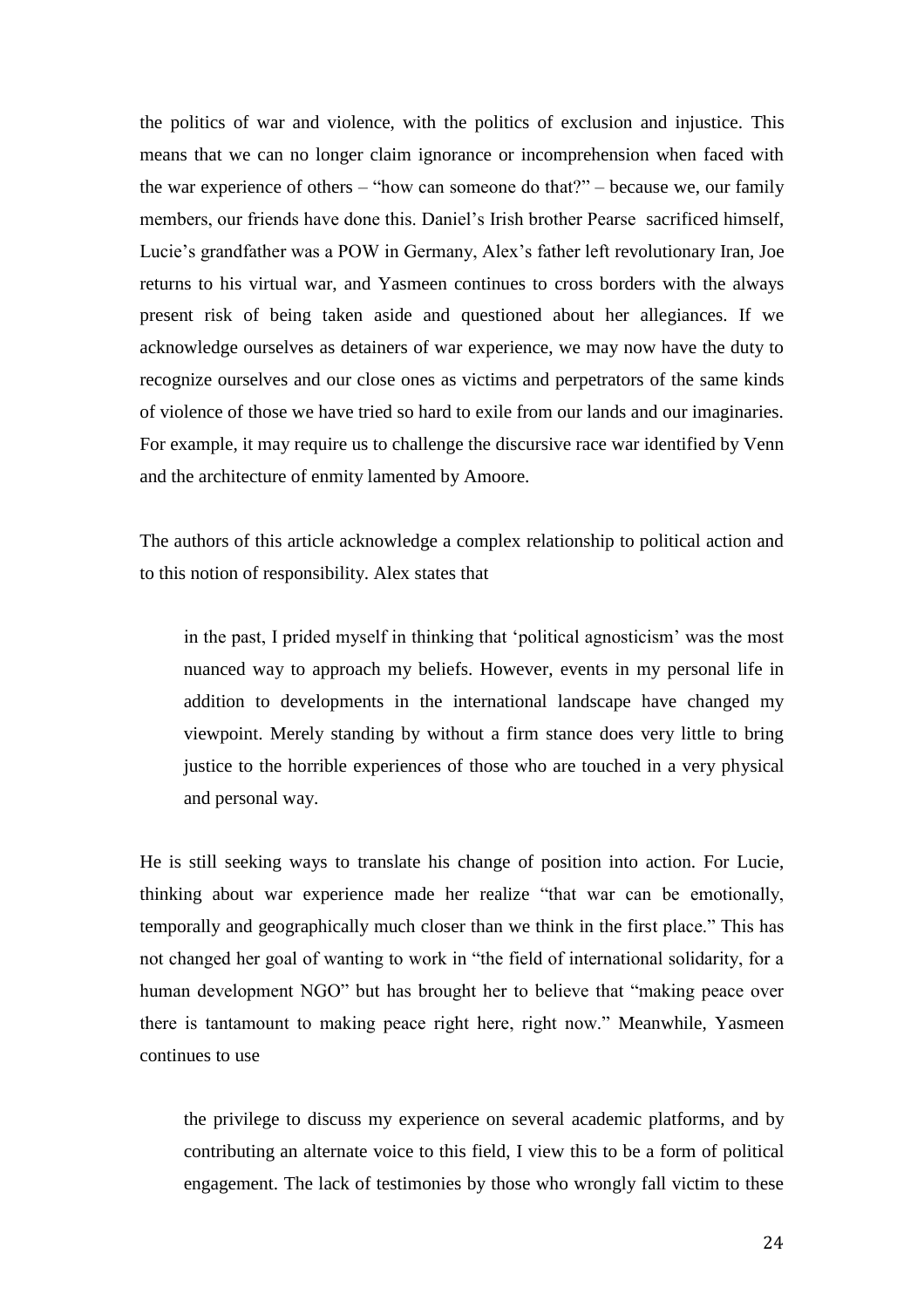anti-terror policies has lead me to believe that these voices need to be provided the space in academia as well as in the media to eradicate the misconceptions that these policies are not harmful to the average person.

For Joe, it is important to contribute to the debate "about the level of societal engagement with war beyond the battlefield" – such as in widely played videogames. Finally Daniel, when asked about whether and how considering himself as a retainer of war experience affected his sense of political responsibility, offered a powerful apology to his classmate Yasmeen.

I am ashamed to say that I failed to respond to Yasmeen's experience of war. I failed to challenge British security policy on the war on terror. As a retainer of war experience myself, despite never entering a warzone, I should have empathized with Yasmeen's experience of war, which, in contrast to mine, took place in an actual zone of war. Indeed, the prime legal logic of the war on terror is that war is everywhere, and is not confined to distinct geographical locations. Despite experiencing how war can impact the human person for myself, I failed to challenge a policy that discriminated against Yasmeen and her boyfriend for simply being who they are. I think this demonstrates what a significant testimony of war Yasmeen's is. Yasmeen suffered, I fell silent and war was normalized. To be the barer of war experience brings a duty to engage. I failed to act when I should have. I am so sorry.

#### **Conclusion**

[C]lassrooms are often counter-hegemonic spaces within which futures of the past are radically altered. (Shapiro 2011, 114).

Writing this article has been an extraordinary journey for its authors, students and lecturer alike. It has been a journey of intellectual, pedagogical, and emotional learning, far beyond what we expected. Intellectually, we have learned and argued here that the common understanding of war experience in IR needs to be broadened. War experience cannot only be about what happens over there, to others, or long ago in this supposed "peaceful" West we inhabit. It must also be recognized in what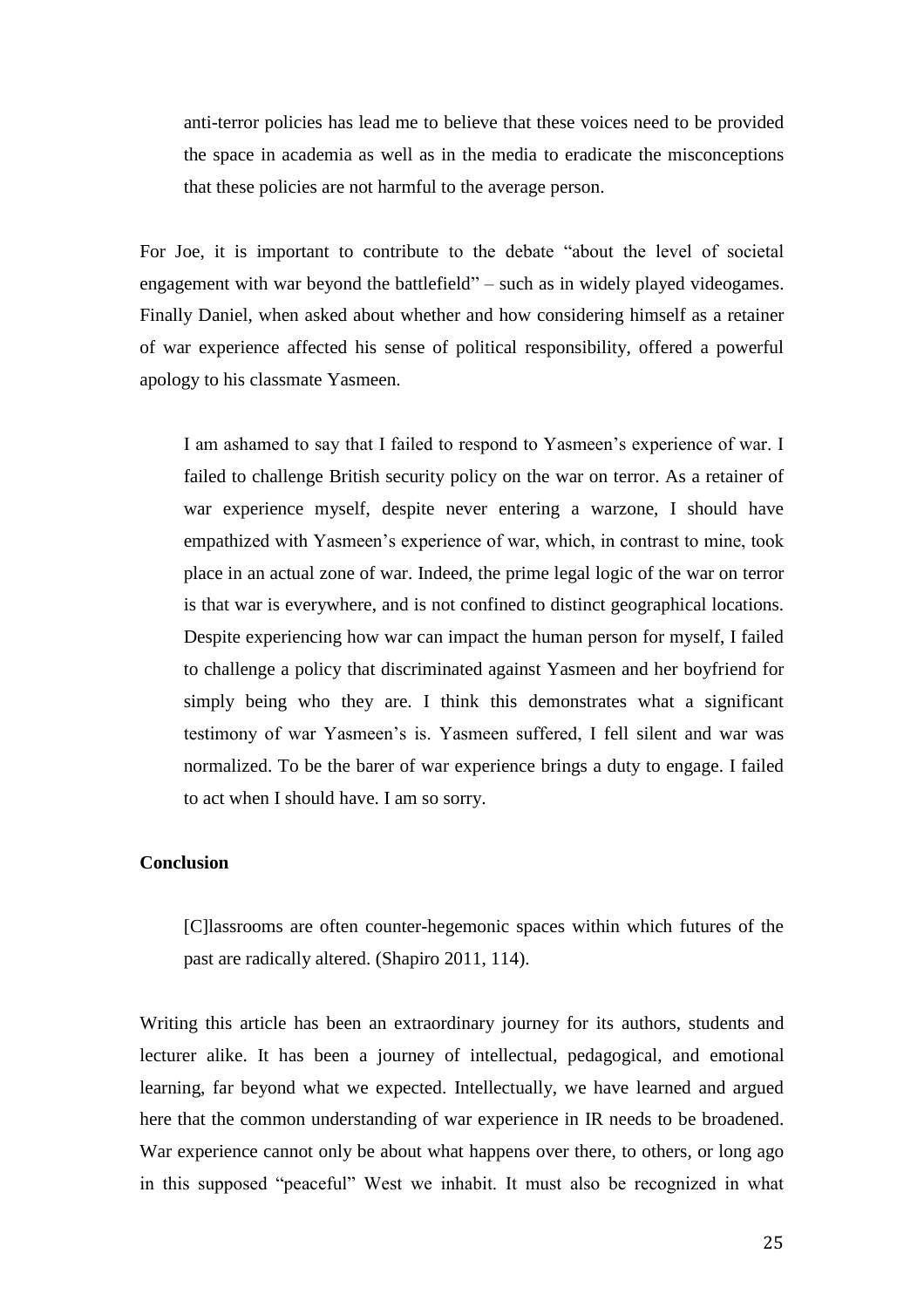happens here – through a very violent war, the War on Terror, which inhabits our streets, our airports, our schools, and our newspapers – and through the social relations that have also been generated by war in our everyday. We have pushed this further to argue that war cannot only be understood as generative of pain and suffering and must also be seen as capable of generating joy, love, communion, and belonging. The ordinary, everyday, even banal experiences offered by several of the student-authors are also war experiences.

We recognize that this broadening is problematic and can be dangerous. This article has examined how it can be accused of emptying out the notion of "war experience" so that it becomes devoid of meaning, but have argued that by ensuring that the experience is connected to fighting, without necessarily being about fighting, one can ensure that it remains conceptually meaningful although no doubt blurred and debated. We are worried also that this broadened understanding can lead to a romanticization of war in which fighting becomes "worth it" as it can lead to a "constructive" legacy, but believe that this danger of how a broadened understanding can be instrumentalized is not a reason to reject this broadening move but rather comes with the need to beware of any such instrumentalization. We are also worried that we are dispossessing those who have suffered in war by taking up political space with our experiences. We have therefore argued that a hierarchy of experiences needs to be maintained and suggest that it try – as well as it can – to distinguish between those who have experienced war and suffered from war, and those who have experienced war without incurring pain and suffering. Finally, we have argued that experiencing war, rather than shutting us into our experience, opens us up to others and comes with a political responsibility to act, speak, study, and engage with the politics of war. We believe that as beneficiaries of Western privilege – to differing degrees, with some of us far less than others – we have a duty to engage in politics, also because we know something about war, because war is also in our lives. We are all determined to try to do better, despite being conscious that we are likely to see more failures than successes.

Despite all these drawbacks in recognizing these experiences as experiences of war, we believe this broadening is an important move for four reasons. First, it offers a more complete understanding of war and its capacity to permeate our social relations.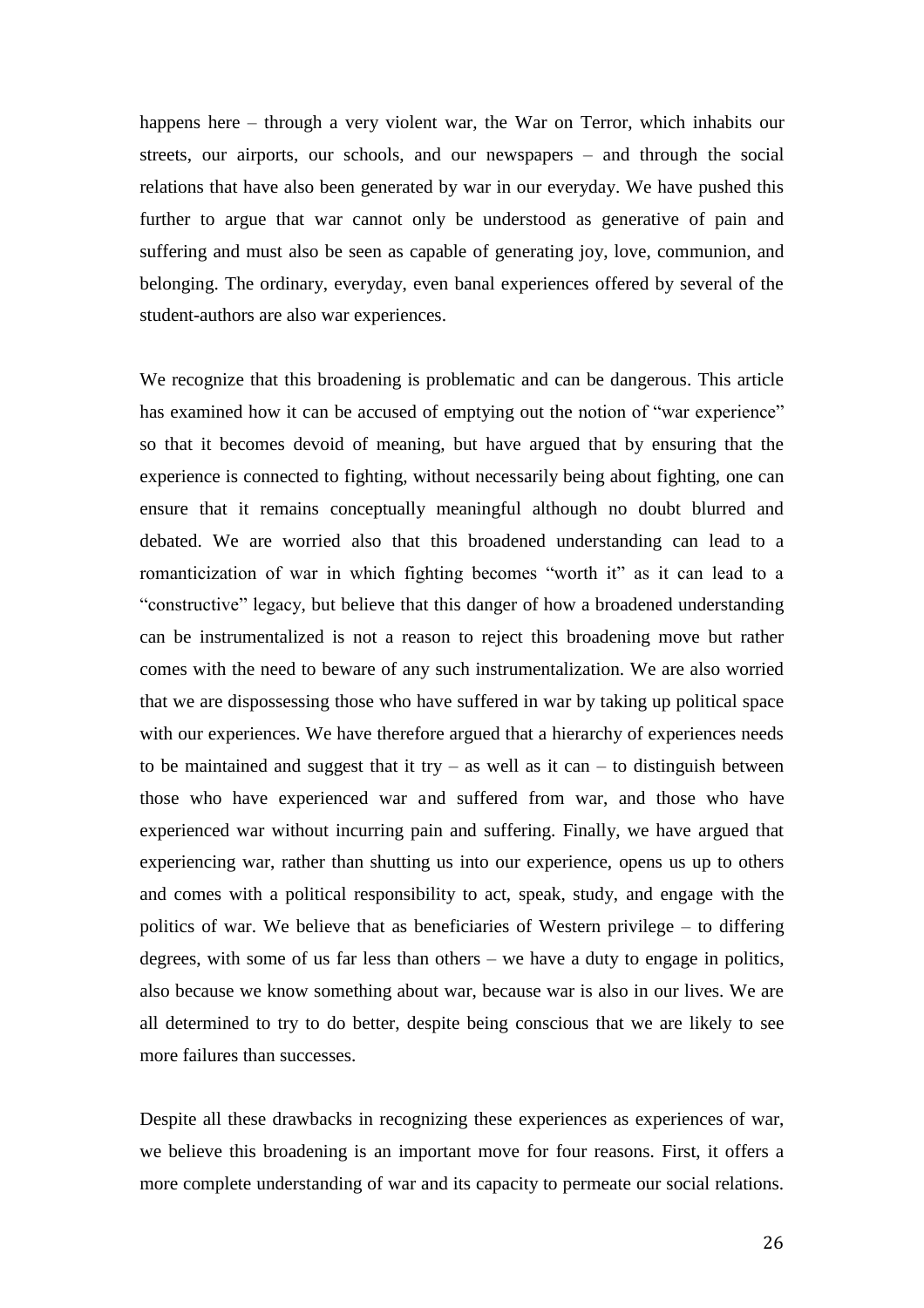If we want to study war, we need to be able to recognize its reach. This means looking beyond bodily injury, PTSD, and transgenerational trauma, while still recognizing the primacy of these expressions of war. To counter war, we need to know it better. Second, ignoring war's reach into our lives reinforces the problematic (and often violently racist) understanding of our lands as "civilized lands of peace" where violent enmities have been overcome by "our superior civilization." We are thus engaging in an exercise of "war/truth [that] enables the tracing of the intimacy between the battlefield and the wider social, political, and cultural field war helps constitute" (Barkawi and Brighton 2011, 127), by challenging the dominant war/truth that separates a peaceful civilized "us" from a barbaric and warring "them." We are saying we know something of war too, while recognizing that others – often with less privilege and access – deserve greater space because they know something of war and suffering. We recognize that this is a difficult balancing act but still believe that breaking down this us/them dichotomy based around our peace/their war is a necessary political move.

It is necessary because it creates a political responsibility in us as detainers of war experience. By "writing war back into the polity – in engaging war in society – we make a potentially democratizing move, wresting knowledge of war from the sphere of political authority and the knowledge complex around it" (Barkawi and Brighton 2011, 142). This further democratization of war experience – beyond that already undertaken by the war experience literature so  $far - arguably could leave "war" less a$ the mercy of those political leaders intent on instrumentalizing it for violent exclusionary purposes. Such a transfer of power comes with greater political responsibility – which is the final advantage we see in broadening our understanding of war experience. Indeed, maybe the most important goal of the teaching and learning of politics is the teaching and learning of how to become more responsible political agents. Recognizing war's presence in our lives we believe helps us become more responsible political agents.

This entire reflection came as a result of students "talking back" to their lecturer, leading to a powerful moment of learning for the lecturer. It was a moment of education for her both in terms of what the students said and of how they respectfully and subtly challenged a person who had symbolic and effective power over them. It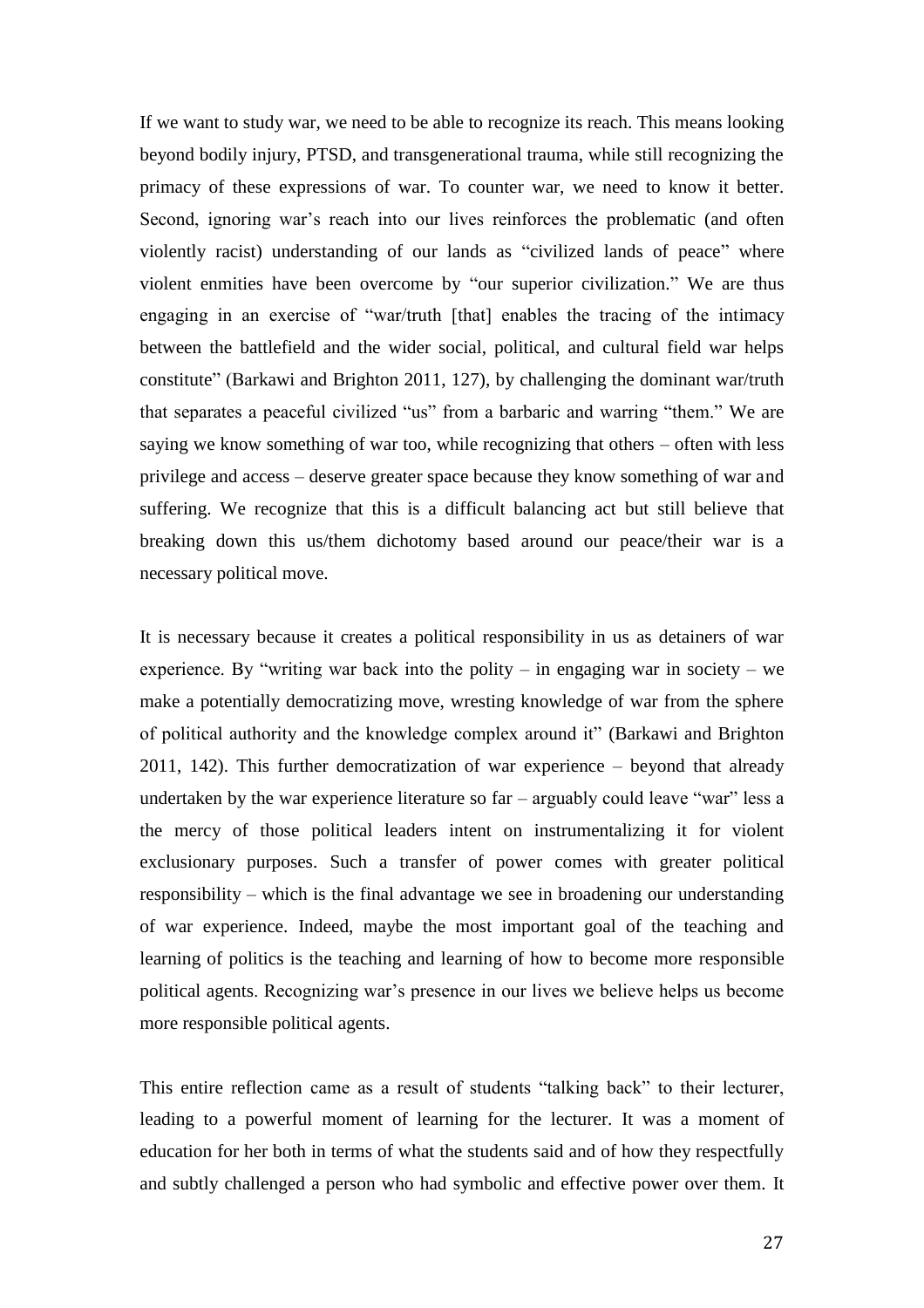demanded that Harmonie accept a certain loss of power and control. In the words of Jacques Derrida (in Derrida and Ferraris 2001, 64):

One has to accept that 'it' [ça] (the other, or whatever 'it' may be) is stronger than I am, for something to happen. I have to lack a certain strength, I have to lack it enough, for something to happen. If I were stronger than the other, or stronger than what happens, nothing would happen. There has to be a weakness.

This requires "a certain disarming quality in one's relation to the other" as well as the acceptance that "there is someone, something, that happens, that happens to us, and that has no need of us to happen (to us)" (Derrida in Derrida and Ferraris 2001, 63 emphasis original). It is a pedagogy that in the words of Gert Biesta (2013, 9) favors "weakness over strength" – a pedagogy that "is indeed willing to take the beautiful risk of education" (Biesta 2013, 140). Thus, Harmonie has learned to listen to students more carefully, to seek knowledge in what they speak, in what they have to teach, rather than merely a confirmation that they have learned what she has taught them.

Establishing such a relationship of trust takes time and requires interaction in small groups that allows all parties to engage in an honest dialogue – commodities that are increasingly hard to come by in contemporary university environments. Indeed, this push back from students occurred in a module designed to allow far greater space for discussion than is usually accorded in undergraduate modules. The module, "Humans at War," is structured in weekly three-hour sessions and the extended time slot allows Harmonie time to deliver short lectures interspersed with small and large group discussions and supported at times by video or movie clips. Generous funding by the university also allows for several guest speakers every year to offer a 30-50 minute talk to students, followed by more than 90 minutes of discussion with students about their war experience. This module would not be the same without such support in terms of time, space and finances, and the possibility for talking back may at least in part be derived from this.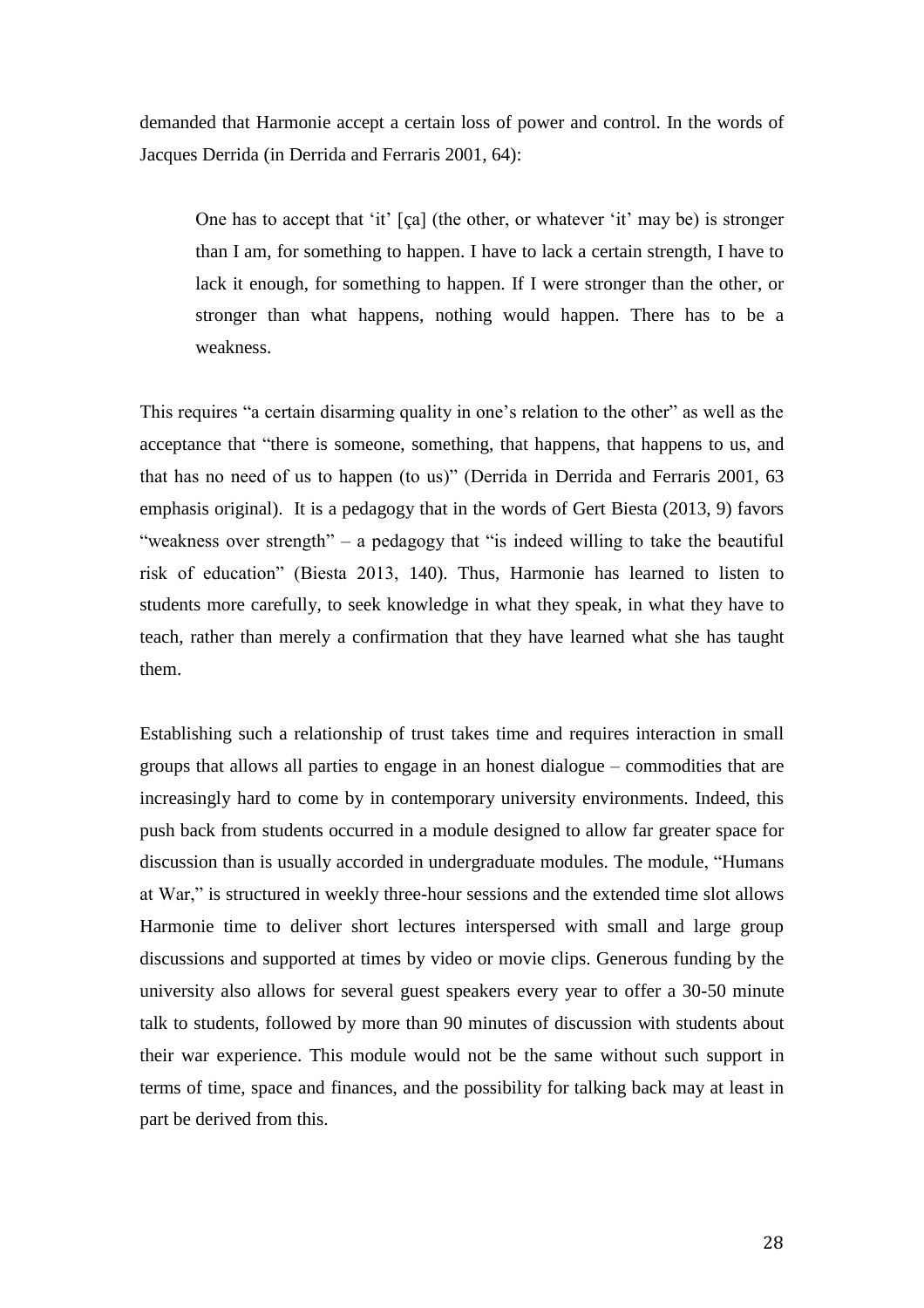Finally, this has been an emotional journey, in the classroom as well as in the writing and review process. The invitation by the anonymous reviewers to think further on our political responsibility led to an important reflection for all us, culminating in Daniel's powerful apology. We have learned from our stories and from each other's stories. We have learned about the extent of our care and the extent of our indifference. We have learned that being the detainers of experience and knowledge is not free, but rather is a difficult choice as it requires to question the role we play in war and what we can do transform it.

#### **Acknowledgements**

The authors thank the editors of International Studies Perspectives and the two anonymous reviewers for their very constructive comments on earlier drafts of this article. They also wish to thank the School of Politics and International Relations of the University of Kent (UK) for providing funding for authors to present this paper in various academic settings.

#### **References**

AMOORE, LOUISE. 2009. "Algorithmic War: Everyday Geographies of the War on Terror." Antipode 41: 49-69.

BARKAWI, TARAK AND SHANE BRIGHTON. 2011. "Powers of War: Fighting, Knowledge, and Critique." International Political Sociology 5: 126-143.

BIESTA, GERT. 2013. The Beautiful Risk of Education. Abingdon: Routledge.

BOOTH, KEN. 2007. Theory of World Security. Cambridge: Cambridge University Press.

BOURKE, JOANNA. 1999. An Intimate History of Killing: Face-to-Face Killing in the Twenty-First Century. New York: Granta.

CAMPBELL, DAVID. 1998. Writing Security: United States Foreign Policy and the Politics of Identity. Minneapolis: University of Minnesota Press.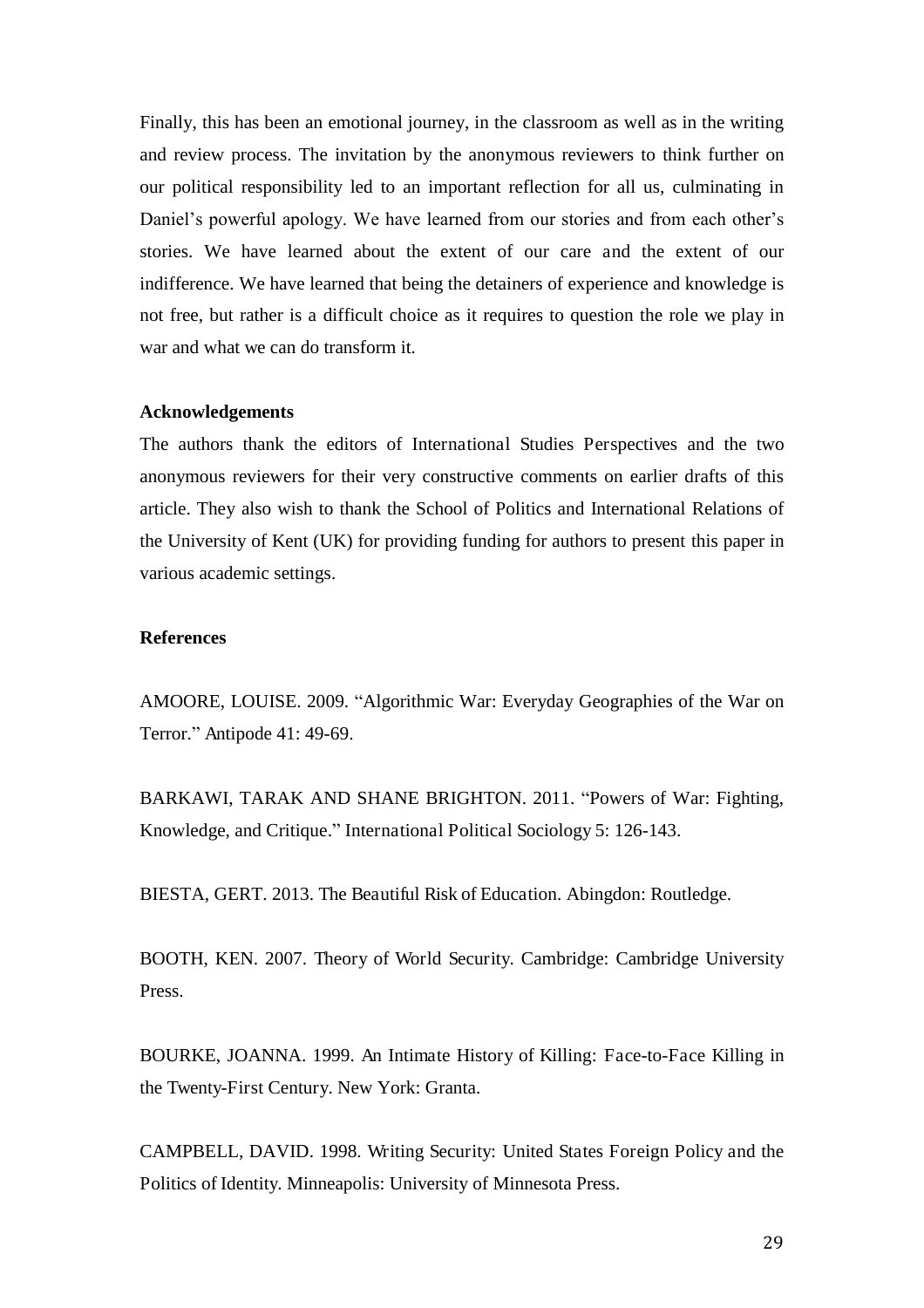CERTEAU, MICHEL DE. 1984. The Practice of Everyday Life. Berkeley: University of California.

COHN, CAROL AND SARA RUDDICK. 2003 "A Feminist Ethical Perspective on Weapons of Mass Destruction." Working Paper No. 104/2003 of the Consortium on Gender, Security and Human Rights.

DERRIDA, JACQUES AND MAURIZIO FERRARIS. 2001. A Taste for the Secret. Cambridge: Polity.

DOYLE, MICHAEL. 1983. "Kant, Liberal Legacies, and Foreign Affairs." Philosophy and Public Affairs 12: 205-235.

EDKINS, JENNY. 2003. Trauma and the Memory of Politics. Cambridge: Cambridge University Press.

EDKINS, JENNY. 2013. "Novel Writing in International Relations: Openings for a Creative Practice." Security Dialogue 44: 281-297.

FAVRET, MARY. 2005. "Everyday War." ELH 72: 605-633

FOUCAULT, MICHEL. 2003. Society Must be Defended. New York: Picador.

GALTUNG, JOHAN. 1969. "Violence, Peace, and Peace Research." Journal of Peace Research 6: 167-191.

GUILLAUME, XAVIER. 2011. "The International as an Everyday Practice." International Political Sociology 5: 446.

HEATH-KELLY, CHARLOTTE, BAKER-BEALL, CHRISTOPHER AND LEE JARVIS. 2014. "Introduction." In Counter-Radicalisation: Critial Perspectives, edited by Christopher Baker-Beall, Charlotte Heath-Kelly, and Lee Jarvis, 1-14. Abingdon: Routledge.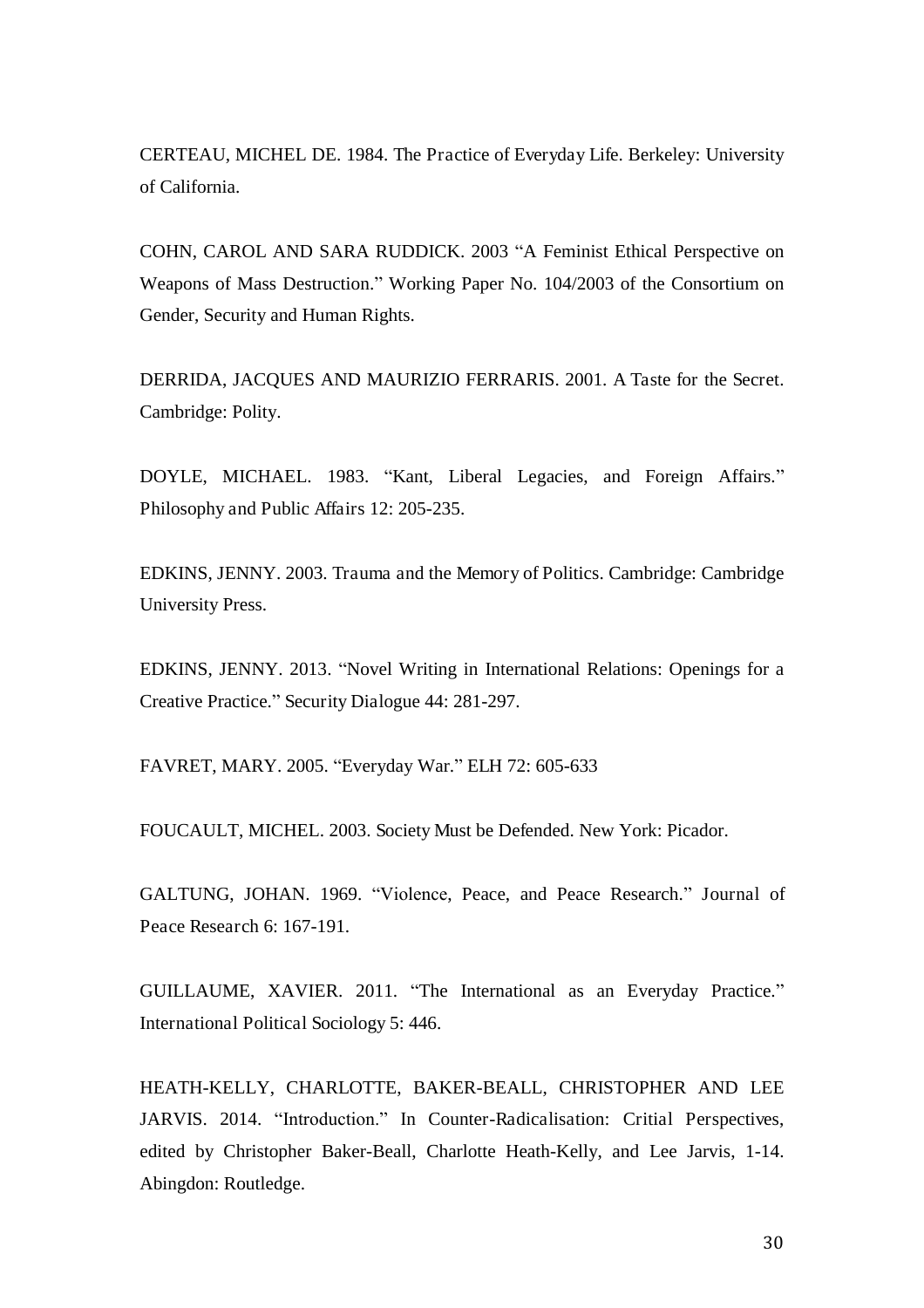HOLLOWAY, LEWIS AND PHIL HUBBARD. 2001. People and Place: The Extraordinary Geographies of Everyday Life. Harlow: Pearson.

HOOKS, BELL. 1989. Talking Back: Thinking Feminist, Thinking Black. Boston, MA: South End Press.

LEDERACH, JOHN PAUL. 2003. The Little Book of Conflict Transformation. Intercourse, PA: Good Books

MACKENZIE, MEGAN. 2012. Female Soldiers in Sierra Leone: Sex, Security, and Post-Conflict Development. New York: NYU Press.

MEARSHEIMER, JOHN. 2010. "Why is Europe at Peace Today?" European Political Science 9: 387-397.

MORAN, SEÁN. 1997. Patrick Pearse and the Politics of Redemption. Washington D.C.: The Catholic University of America Press

NORDSTROM, CAROLYN. 1997. A Different Kind of War Story. Philadephia: University of Pennsylvania Press.

O'BRIEN, TIM. 1991. The Things They Carried. London: Flamingo.

PARASHAR, SWATI. 2013. "What Wars and 'War Bodies' Know about International Relations." Cambridge Review of International Affairs 26: 615-630.

PARASHAR, SWATI. 2014. Women and Militant Wars: The Politics of Injury. ABINGDON: Routledge.

REJALI, DARIUS. 1994. Torture and Modernity: Self, Society, and State in Modern Iran. Boulder, CO.: Westview Press.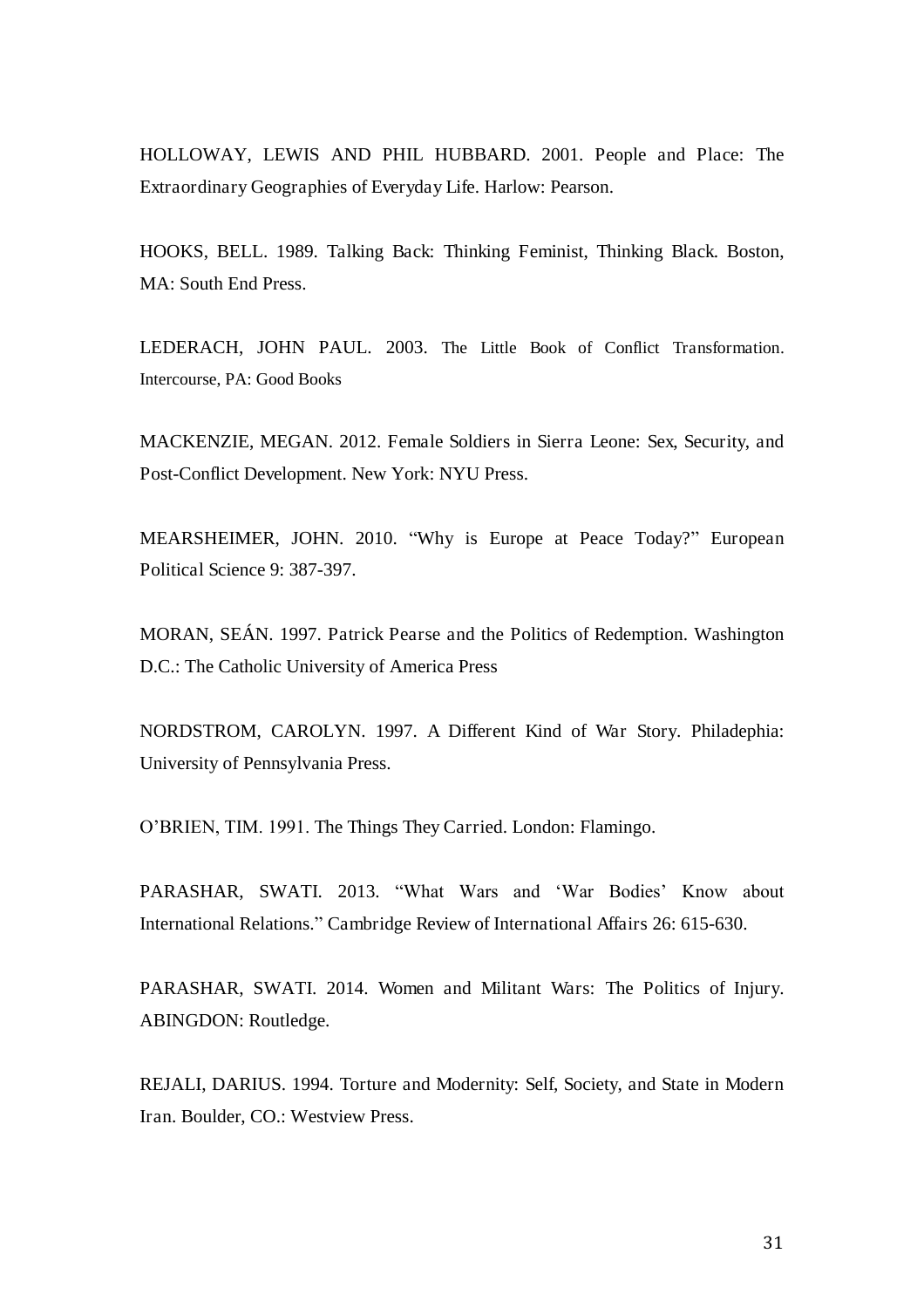RILEY, ROBIN LEE, MOHANTY, CHANDRA TALPADE, AND MINNIE BRUCE PRATT, eds. 2008. Feminism and War: Confronting US Imperialism. London: Zed Books.

ROBBEN, ANTONIUS C. G. M. AND CAROLYN NORDSTROM. 1995. "The Anthropology and Ethnography of Violence and Sociopolitical Conflict." In Fieldwork under Fire: Contemporary Studies of Violence and Survival, edited by Carolyn Nordstrom and Antonius C. G. M. Robben, 1-23. Berkeley: University of California Press.

SCARRY, ELAINE. 1985. The Body in Pain: The Making and unmaking of the World. Oxford: Oxford University Press.

SHAPIRO, MICHAEL. 2011. "The Presence of War: 'Here and Elsewhere." International Political Sociology 5: 109-125.

SMIRL, LISA. 2011. "Drive by Development: The Role of the SUV in International Humanitarian Assistance." Available at [https://spacesofaid.wordpress.com/2014/03/11/drive-by-development-the-role-of-the](https://spacesofaid.wordpress.com/2014/03/11/drive-by-development-the-role-of-the-suv-in-international-humanitarian-assistance/)[suv-in-international-humanitarian-assistance/](https://spacesofaid.wordpress.com/2014/03/11/drive-by-development-the-role-of-the-suv-in-international-humanitarian-assistance/) (Accessed July 13, 2016).

SPIVAK, GAYATRI. 1988. "Can the Subaltern Speak?" In Marxism and the Interpretation of Culture, edited by Cary Nelson and Lawrence Grossberg, 66-111. Chicago: University of Illinois Press.

SYLVESTER, CHRISTINE, ED. 2011. Experiencing War. Abingdon: Routledge.

SYLVESTER, CHRISTINE. 2012. "War Experiences/War Practices/War Theory." Millennium: Journal of International Studies 40: 483-503.

SYLVESTER, CHRISTINE. 2013. "Experiencing War: A Challenge for International Relations." Cambridge Review of International Affairs 26: 669-674.